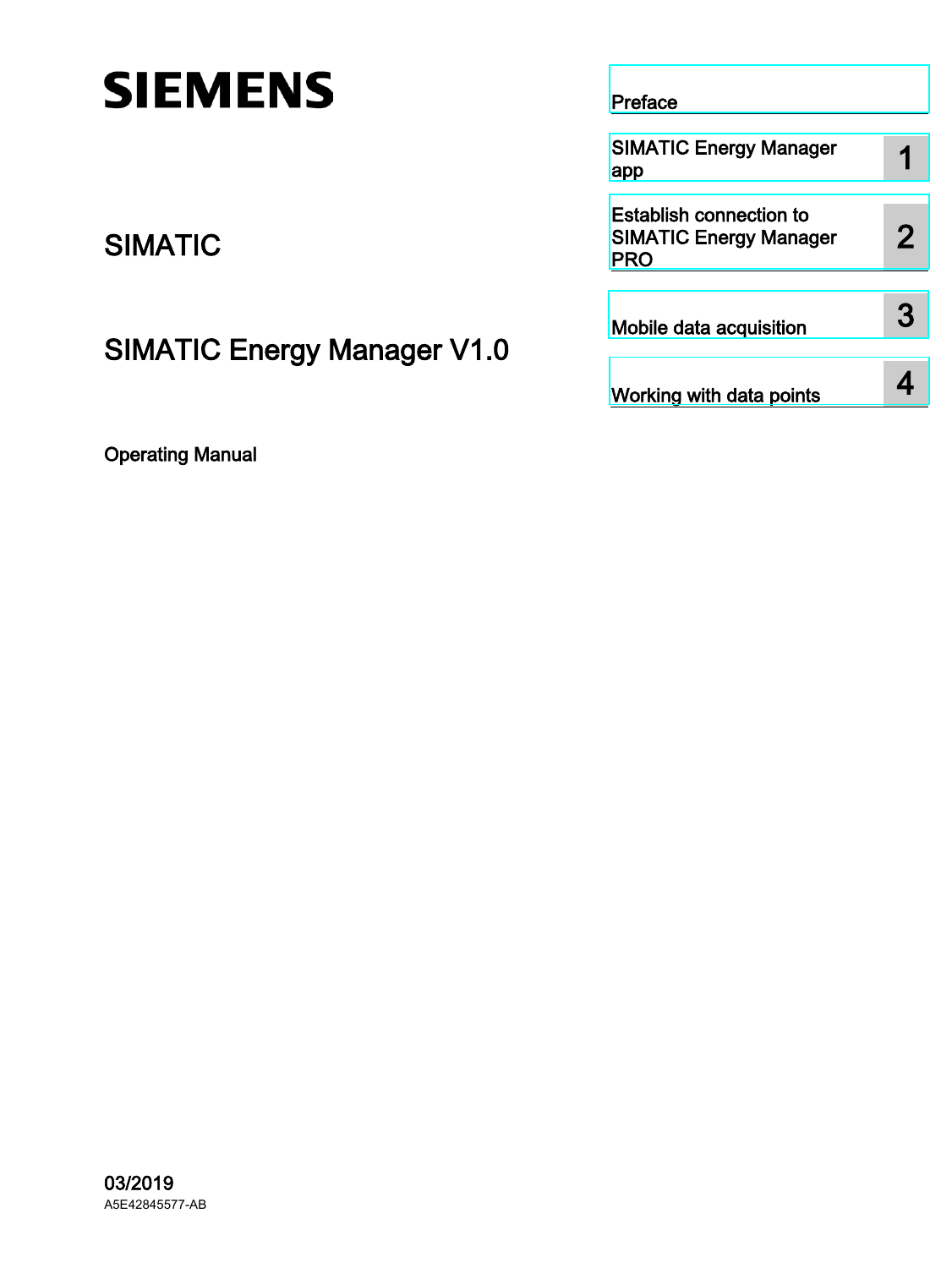#### Legal information

#### Warning notice system

This manual contains notices you have to observe in order to ensure your personal safety, as well as to prevent damage to property. The notices referring to your personal safety are highlighted in the manual by a safety alert symbol, notices referring only to property damage have no safety alert symbol. These notices shown below are graded according to the degree of danger.

#### **A** DANGER

indicates that death or severe personal injury will result if proper precautions are not taken.

#### **AWARNING**

indicates that death or severe personal injury may result if proper precautions are not taken.

#### $\spadesuit$ CAUTION

indicates that minor personal injury can result if proper precautions are not taken.

#### **NOTICE**

indicates that property damage can result if proper precautions are not taken.

If more than one degree of danger is present, the warning notice representing the highest degree of danger will be used. A notice warning of injury to persons with a safety alert symbol may also include a warning relating to property damage.

#### Qualified Personnel

The product/system described in this documentation may be operated only by personnel qualified for the specific task in accordance with the relevant documentation, in particular its warning notices and safety instructions. Qualified personnel are those who, based on their training and experience, are capable of identifying risks and avoiding potential hazards when working with these products/systems.

#### Proper use of Siemens products

Note the following:

#### WARNING

Siemens products may only be used for the applications described in the catalog and in the relevant technical documentation. If products and components from other manufacturers are used, these must be recommended or approved by Siemens. Proper transport, storage, installation, assembly, commissioning, operation and maintenance are required to ensure that the products operate safely and without any problems. The permissible ambient conditions must be complied with. The information in the relevant documentation must be observed.

#### **Trademarks**

All names identified by ® are registered trademarks of Siemens AG. The remaining trademarks in this publication may be trademarks whose use by third parties for their own purposes could violate the rights of the owner.

#### Disclaimer of Liability

We have reviewed the contents of this publication to ensure consistency with the hardware and software described. Since variance cannot be precluded entirely, we cannot guarantee full consistency. However, the information in this publication is reviewed regularly and any necessary corrections are included in subsequent editions.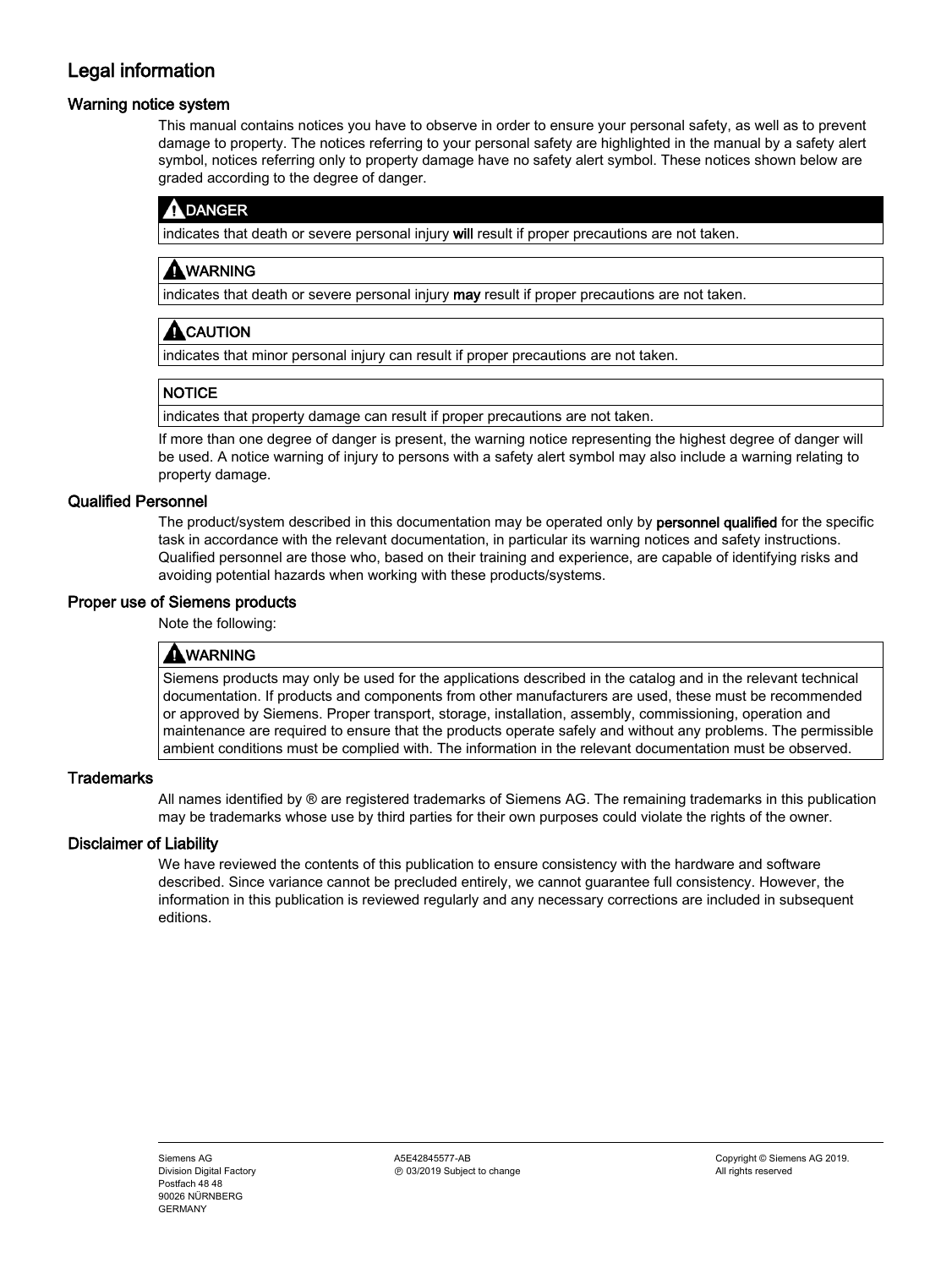# <span id="page-2-0"></span>Preface

#### Purpose of the documentation

This documentation supports you in configuring and commissioning the energy management functions of the SIMATIC Energy Suite V1.0 app.

#### Basic knowledge required

The following knowledge is required in order to understand the documentation:

● Experience with handing SIMATIC Energy Manager.

#### Validity of the documentation

This documentation is valid for SIMATIC Energy Manager V1.0.

#### **Conventions**

Read also the following highlighted information:

#### Note

The notes contain important information on the product described in the documentation, on the handling of the product or on the part of the documentation to which particular attention should be paid.

#### Additional assistance

- Information about the technical support available can be found in the appendix to this documentation.
- The range of technical documentation for the individual SIMATIC products and automation systems is available on the Internet [\(http://www.siemens.com/simatic-tech](http://www.siemens.com/simatic-tech-doku-portal)[doku-portal\)](http://www.siemens.com/simatic-tech-doku-portal).
- The online catalog and the ordering system are available on the Internet [\(https://mall.industry.siemens.com\)](https://mall.industry.siemens.com/).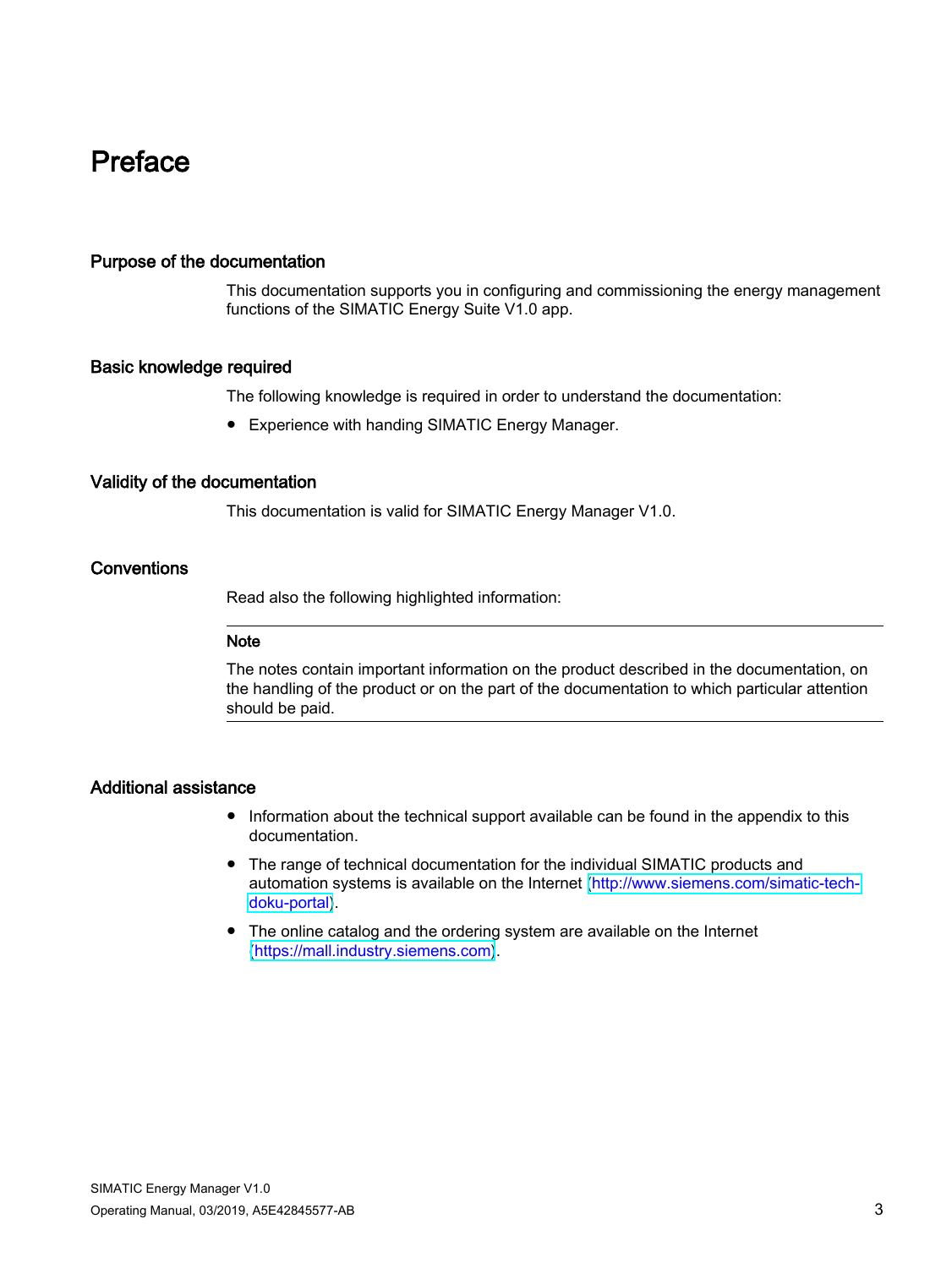#### **Security**

The communication between app and Energy Manager PRO server is unencrypted. The communication can be easily intercepted and possibly manipulated. In order to ensure secure communication, measures such as WLAN encryption as well as VPN (Virtual Private Network) should be implemented to achieve a higher level of security (for details see Security notes).

An encrypted connection (configurable in the app) should be used to increase the level of security. Otherwise, the communication can be easily intercepted and possibly manipulated. In addition, measures such as WLAN encryption as well as VPN (Virtual Private Network) should be implemented to achieve a higher level of security (for details, see Security notes).

#### Security information

Siemens provides products and solutions with industrial security functions that support the secure operation of plants, systems, machines and networks.

In order to protect plants, systems, machines and networks against cyber threats, it is necessary to implement – and continuously maintain – a holistic, state-of-the-art industrial security concept. Siemens' products and solutions only form one element of such a concept.

Customer is responsible to prevent unauthorized access to its plants, systems, machines and networks. Systems, machines and components should only be connected to the enterprise network or the internet if and to the extent necessary and with appropriate security measures (e.g. use of firewalls and network segmentation) in place.

Additionally, Siemens' guidance on appropriate security measures should be taken into account. For more information about industrial security, please visit [\(http://www.siemens.com/industrialsecurity\)](http://www.siemens.com/industrialsecurity).

Siemens' products and solutions undergo continuous development to make them more secure. Siemens strongly recommends to apply product updates as soon as available and to always use the latest product versions. Use of product versions that are no longer supported, and failure to apply latest updates may increase customer's exposure to cyber threats.

To stay informed about product updates, subscribe to the Siemens Industrial Security RSS Feed under [\(http://www.siemens.com/industrialsecurity\)](http://www.siemens.com/industrialsecurity).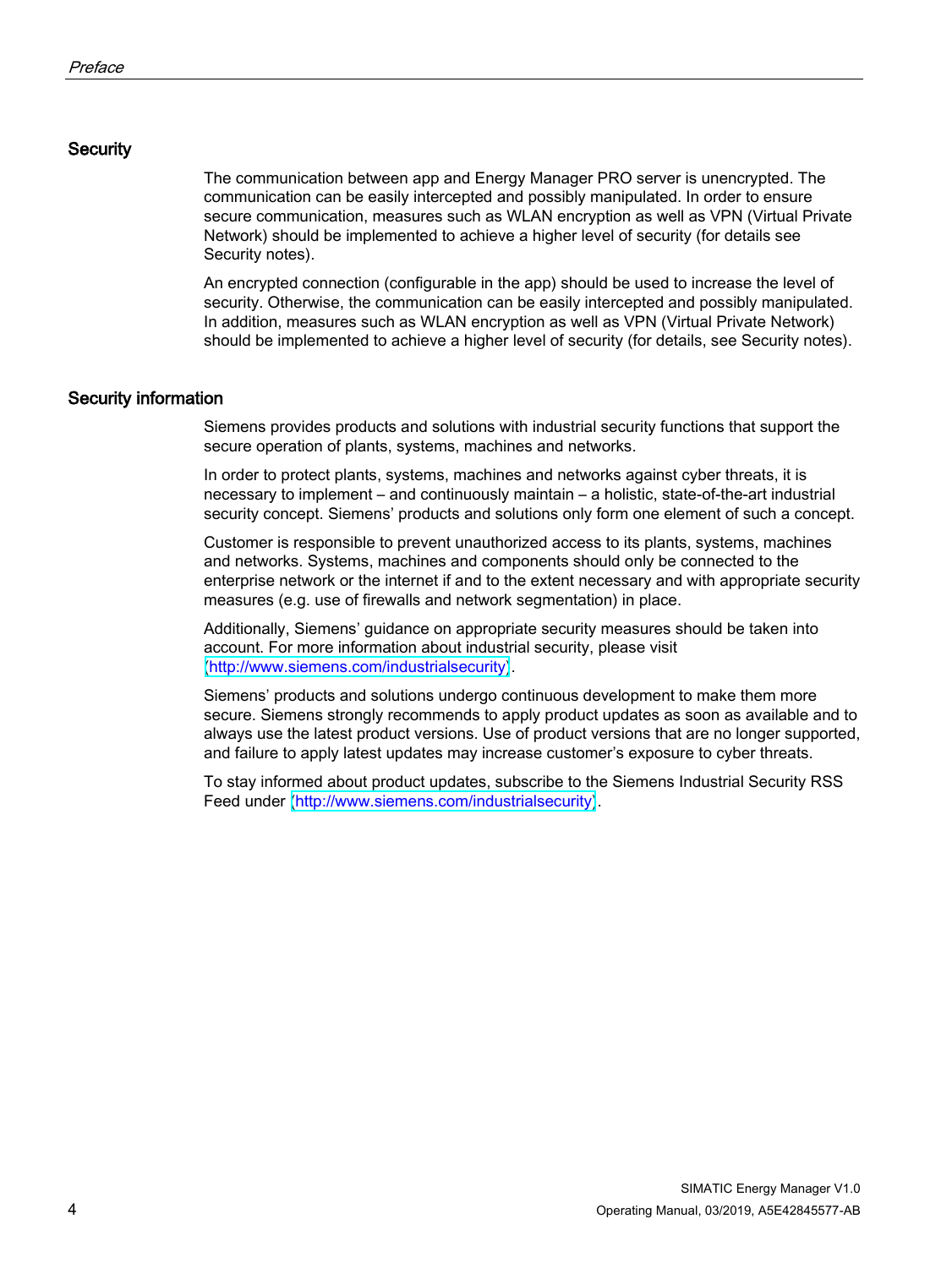#### Note on the EU General Data Protection Regulation (GDPR)

Siemens adheres to the principles of data protection, in particular the principle of data minimization (privacy by design). For this product, SIMATIC Energy Manager, this means: The product processes/stores the following personal data:

User name, first name and surname, e-mail address, department, address, country, phone number and user role. In addition, relevant changes to the configuration, such as data points, MEVAs/KPIs, reports or changes to measured values are logged together with time stamps and user information.

The above data is required for login, internal user administration (the authorized user can see the role and status of other users) and audit trail.

The storage of data is appropriate and limited to what is necessary to identify the authorized operators and to meet basic audit trail requirements.

The above data will not be stored anonymously or pseudonymized, as the purpose (identification of the operating personnel) cannot be achieved otherwise. The data will be used only within the product and will not be automatically passed on to third parties or unauthorized persons.

Our product does not provide for automatic deletion of the above data.

Regarding cookies, please refer to the Siemens cookie guidelines [\(http://www.siemens.com/cookie-policy-en\)](http://www.siemens.com/cookie-policy-en).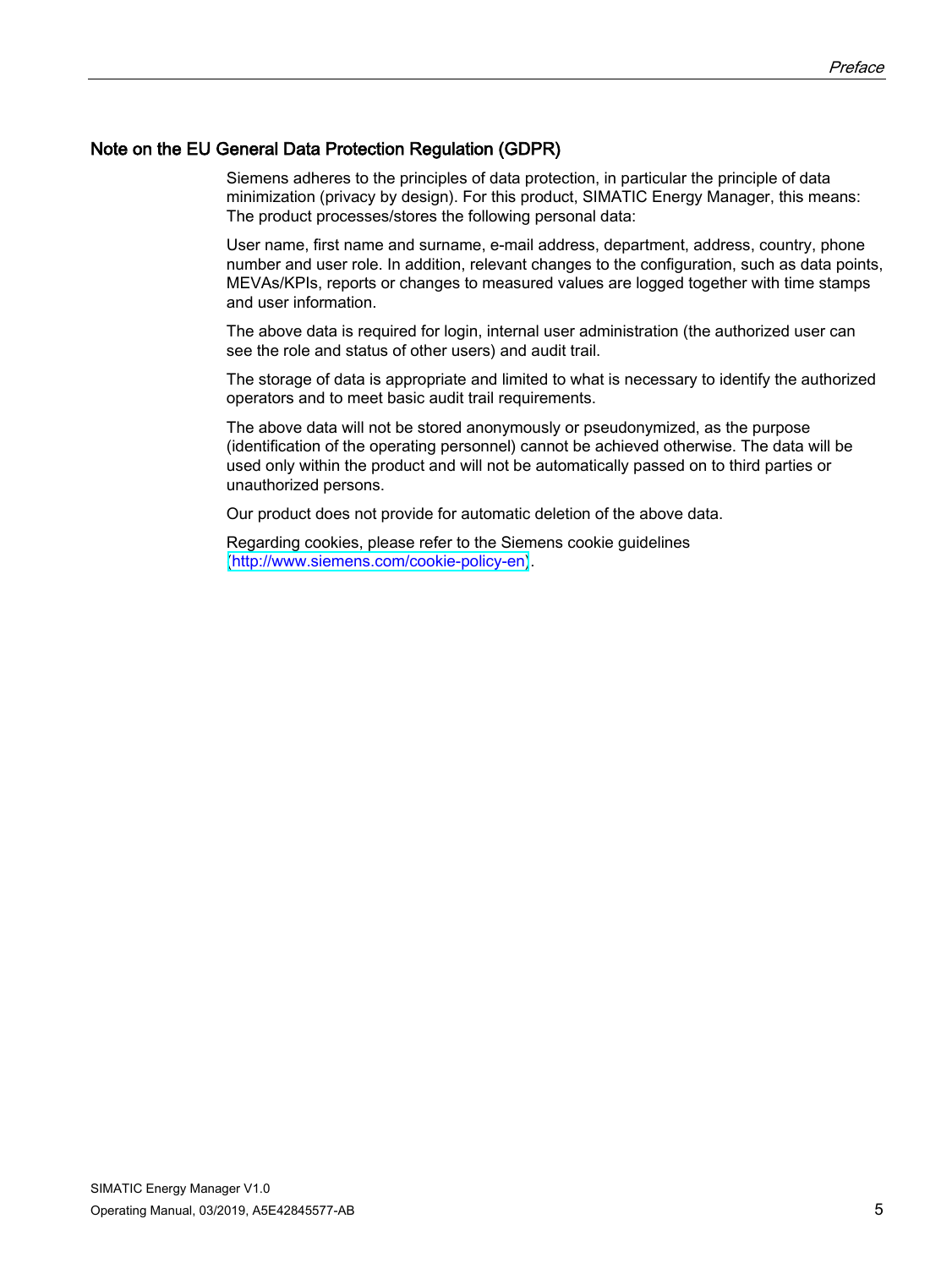# Table of contents

| $\mathbf 1$             |     |  |
|-------------------------|-----|--|
|                         | 1.1 |  |
|                         | 1.2 |  |
|                         | 1.3 |  |
| $\overline{2}$          |     |  |
|                         | 2.1 |  |
|                         | 2.2 |  |
|                         | 2.3 |  |
|                         | 2.4 |  |
|                         | 2.5 |  |
|                         | 2.6 |  |
|                         | 2.7 |  |
| $\overline{3}$          |     |  |
|                         | 3.1 |  |
|                         | 3.2 |  |
|                         | 3.3 |  |
|                         | 3.4 |  |
|                         | 3.5 |  |
| $\overline{\mathbf{4}}$ |     |  |
|                         | 4.1 |  |
|                         | 4.2 |  |
|                         | 4.3 |  |
|                         | 4.4 |  |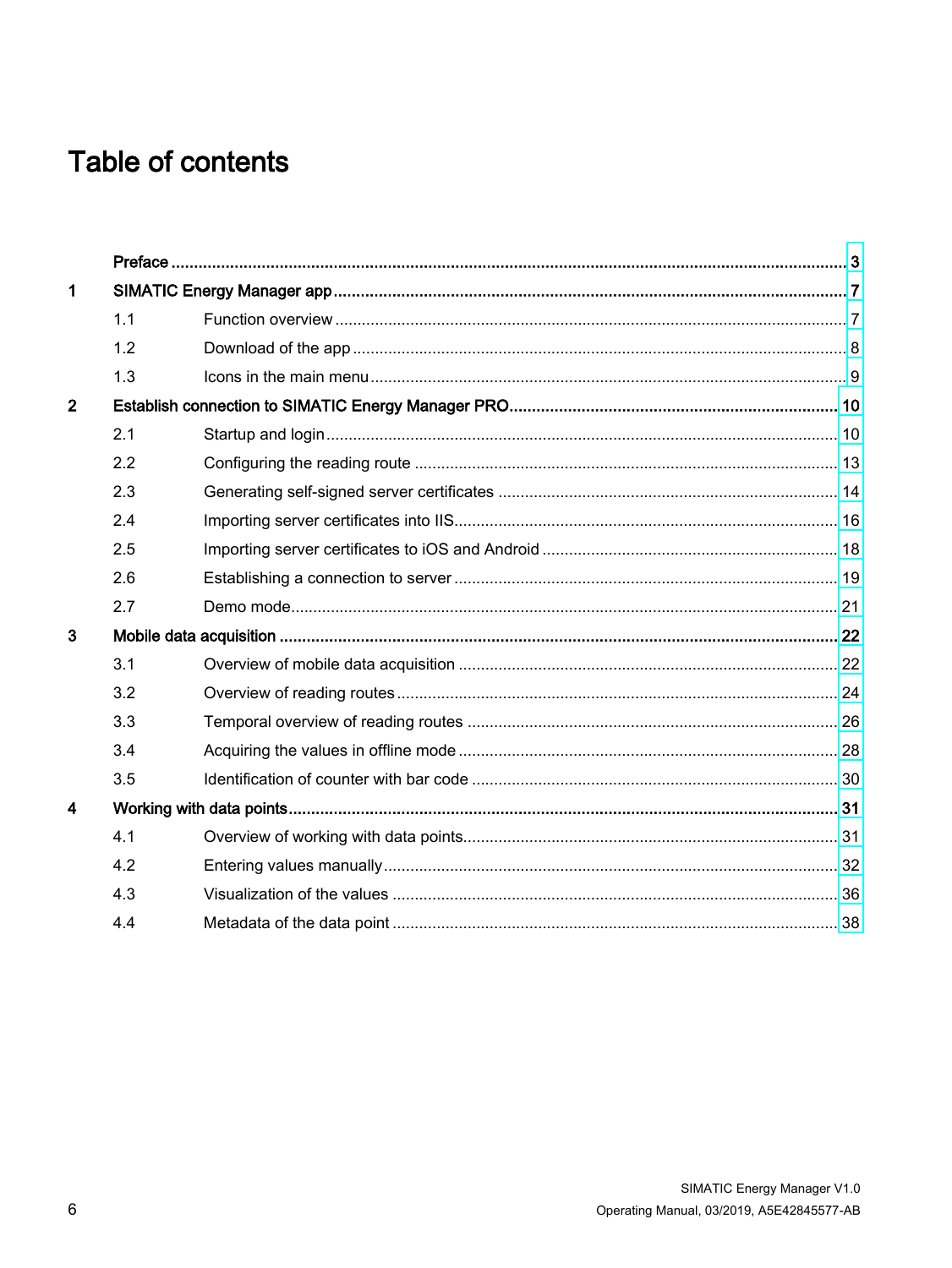# <span id="page-6-1"></span><span id="page-6-0"></span>SIMATIC Energy Manager app

### 1.1 Function overview

SIMATIC Energy Manager enables manual collection of energy data to be transmitted to SIMATIC Energy Manager PRO for further analyses.

#### Function principle

Once you log onto SIMATIC Energy Manager, the app loads the reading routes for which you have permission from SIMATIC Energy Manager PRO and displays them as reading routes.

In addition to the reading route, the app also takes the relevant data points as well as their essential plausibility settings from SIMATIC Energy Manager PRO.

The app guides you through the reading route so you can enter the counter value for each data point. Alternatively, you can also select the data point by scanning a bar code or QR code attached to the counter. Immediately after entering the measured value, the app checks the value for correctness using the plausibility settings. If the values differ, a message appears.

Usually, the data are not read at 00:00 on the first of the month, but a few hours or days before or after. In order to make the energy data comparable for months, the app converts the counter value to a consumption value. Then the app calculates this consumption value backwards or forwards to the respective change of the month. This results in constant consumption between the readings.

If there is no server connection, you can cache the data locally. The app synchronizes the data with SIMATIC Energy Manager PRO at the next server connection.

| Server settings | Please insert the connection settings of your                                                                          |              |             |      | VALUE                              |                        |                               |
|-----------------|------------------------------------------------------------------------------------------------------------------------|--------------|-------------|------|------------------------------------|------------------------|-------------------------------|
|                 |                                                                                                                        |              |             |      |                                    | TREND                  | <b>DETAILS</b>                |
|                 | Energy Manager server service.                                                                                         |              |             |      | a consumion value in counter value | 1873,23                | 2.708                         |
| Server          | 81.10.150.172                                                                                                          |              |             |      |                                    |                        |                               |
|                 | <b>Advanced settings</b>                                                                                               |              |             |      | 01/03/3047                         | 18.12.2017             | 18.12.2010                    |
| Port            | 8081                                                                                                                   |              |             |      | counter values                     |                        | interpolated values           |
|                 |                                                                                                                        |              |             |      |                                    |                        |                               |
| https           |                                                                                                                        |              |             | date | 18.12.2017                         | counter value<br>2.709 | consumption value<br>3.573.23 |
|                 |                                                                                                                        |              |             |      | 28.11.2017                         | 2.300                  | 4,585.82                      |
|                 | Watning: Through the transmission via http, contents and<br>passwords from the app are trammitted in unencrypted form. |              |             |      | 08.11.2017                         | 1.891                  | 495.82                        |
|                 | and could be read by a third party.                                                                                    |              |             |      | 01.10.2017                         | 1.630                  | 2.970                         |
|                 |                                                                                                                        |              |             |      | 01.09.2017                         | 1333                   | 1,080                         |
|                 |                                                                                                                        |              |             |      | 01.08.2017                         | 1.225                  | 2.150                         |
|                 |                                                                                                                        |              |             |      | 01.07.2017                         | 1.010                  | 1,600                         |
| 41              | ы                                                                                                                      | $\mathbb{F}$ | EN.         |      | 01.06.2017                         | 850                    | 2.500                         |
|                 | Demorriode                                                                                                             | About        | <b>ENDE</b> |      | 01.05.2017                         | 600                    | 1.500                         |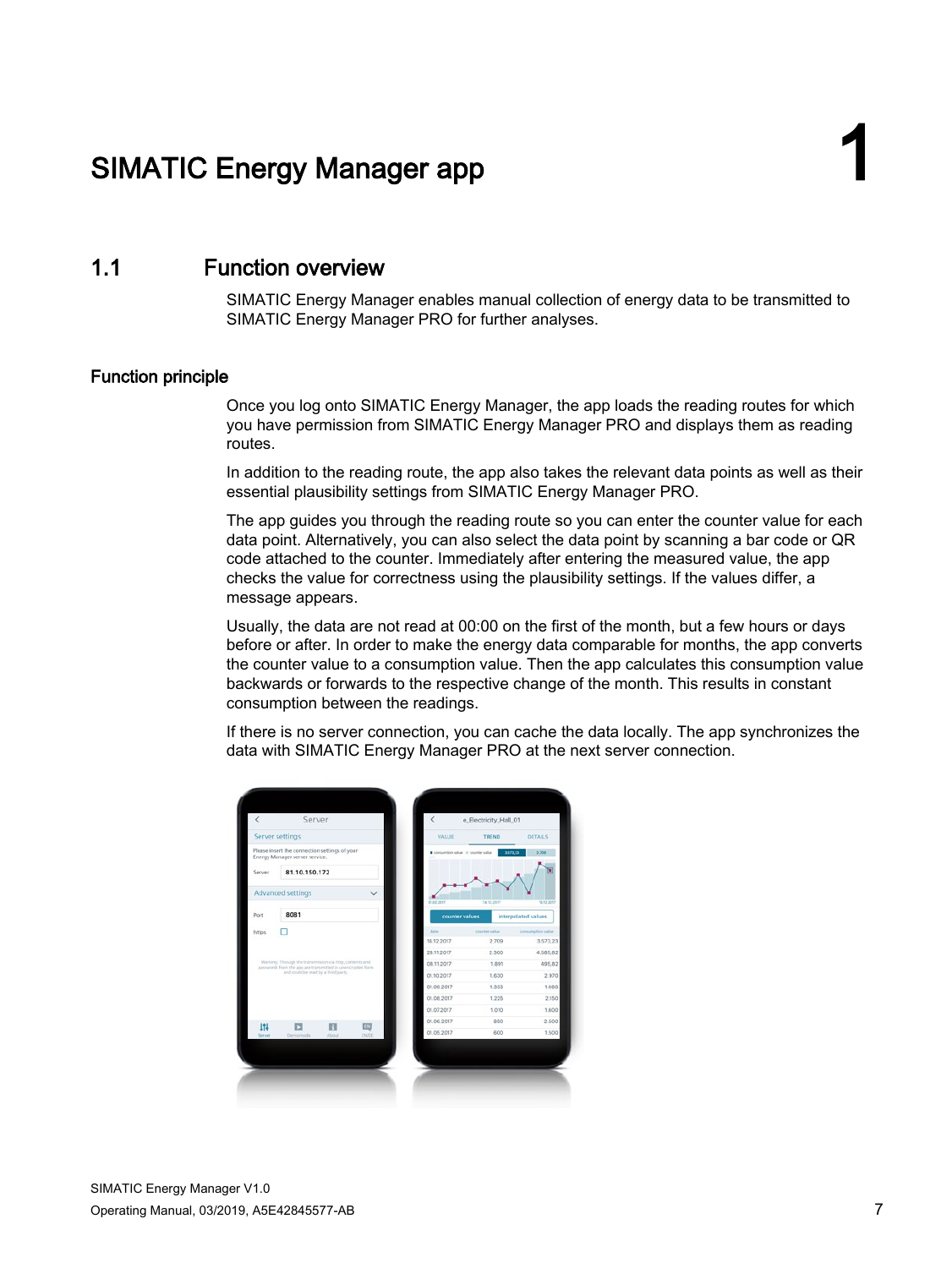1.2 Download of the app

#### Functions

SIMATIC Energy Manager offers the following important functions:

- Synchronization of the reading route and the associated data point configurations as well as plausibility settings
- Selection of the counter with the bar code or QR code scanner
- Plausibility check during data entry
- Conversion of the counter value to a consumption value and calculation back to the first of the month
- Graphical trend representation of the read and interpolated measured values
- Offline function for acquiring the data without an Internet connection
- Synchronization of the measured values with SIMATIC Energy Manager PRO
- Support for encrypted communication (https)
- Multilingualism (German and English)
- Demo mode for verification of the functionality offline

#### **Compatibility**

The following operating systems of the mobile devices are compatible with SIMATIC Energy Manager:

- iOS 10 or higher
- Android ARM, x86, 4.4.2 or higher

## <span id="page-7-0"></span>1.2 Download of the app

#### Installation of the app in iOS

To use the app, you need at least iOS version 10.

Open the following link:

Download link - SIMATIC Energy Manager iOS [\(https://itunes.apple.com/WebObjects/MZStore.woa/wa/viewSoftware?id=1396392043&mt=8\)](https://itunes.apple.com/WebObjects/MZStore.woa/wa/viewSoftware?id=1396392043&mt=8)

#### Installation of the app in Android

You need at least Android version 4.4.2 to use the app.

Open the following link:

Download Link - SIMATIC Energy Manager Android [\(https://play.google.com/store/apps/details?id=com.siemens.bdata2\)](https://play.google.com/store/apps/details?id=com.siemens.bdata2)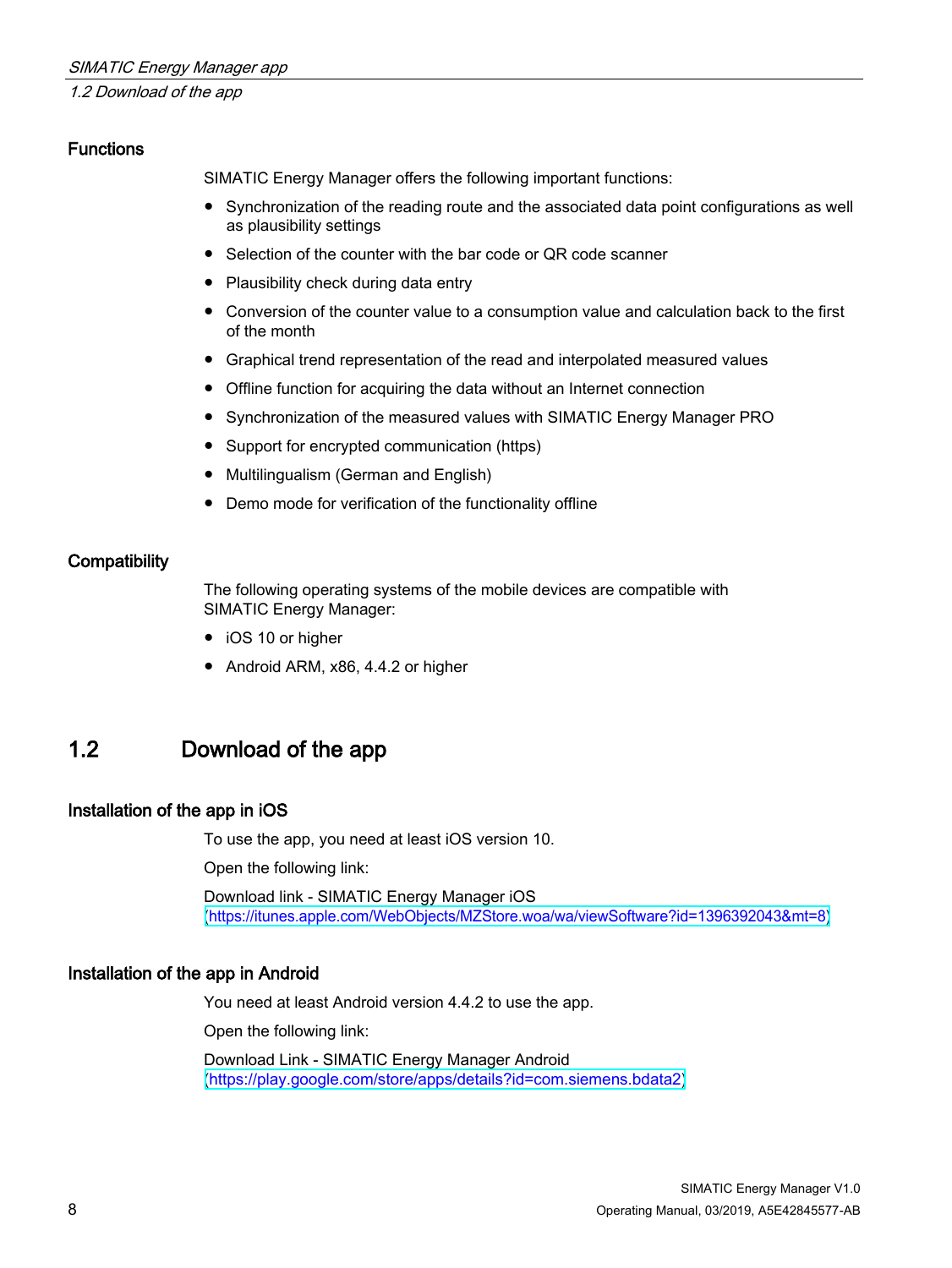# <span id="page-8-0"></span>1.3 Icons in the main menu

#### Main menu

After successful logon, the main area of SIMATIC Energy Manager is displayed. The taskbar of the main area is located at the bottom of the page. The following table shows the functions of the icons in the taskbar:

| Symbol | <b>Function</b>                                                                                 |
|--------|-------------------------------------------------------------------------------------------------|
|        | Information about the software version used, etc.                                               |
|        | The following information is available:                                                         |
|        | Publisher details                                                                               |
| About  | End User License Agreement                                                                      |
|        | <b>Privacy Policy</b>                                                                           |
|        | Documentation<br>$\bullet$                                                                      |
|        | Link to the latest app description in Siemens Industry Online Support                           |
|        | Security                                                                                        |
|        | App version                                                                                     |
|        | Enabling the scan functionality (Page 30)                                                       |
|        | Scanning is provided by the following functions:                                                |
|        | Identification of the counter using the bar code or QR code<br>$\bullet$                        |
| Scan   | If the counter is present in the database, it is loaded into the app<br>$\bullet$               |
|        | If the counter does not exist in the database, a message appears                                |
|        | Language selection in the app                                                                   |
| ΕN     | You can select the following languages:                                                         |
|        | German                                                                                          |
| EN/DE  | English                                                                                         |
|        | The display of date and number formats depends on the device settings of<br>your mobile device. |
|        | Logon of the user of SIMATIC Energy Manager                                                     |
|        |                                                                                                 |
|        |                                                                                                 |
|        |                                                                                                 |
| Logout |                                                                                                 |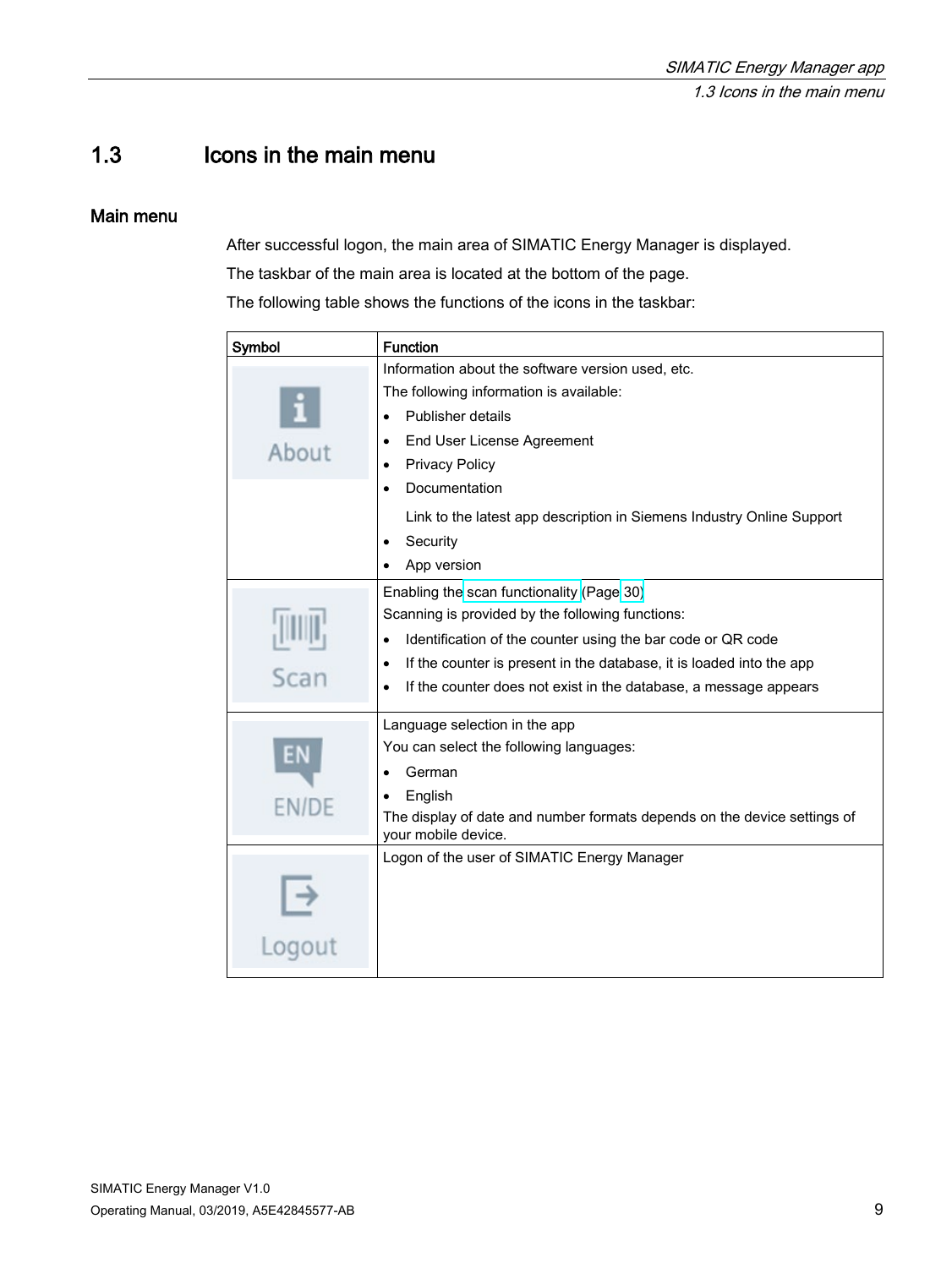# <span id="page-9-0"></span>Establish connection to SIMATIC Energy Manager<br>PRO

## <span id="page-9-1"></span>2.1 Startup and login

#### Introduction

When starting SIMATIC Energy Manager for the first time, you are prompted to enter your user name and the password. This allows the app to access the approved reading routes from SIMATIC Energy Manager PRO.

#### **Requirements**

- SIMATIC Energy Manager is installed.
- Executable system with SIMATIC Energy Manager PRO V7.0 Update 3 or higher is installed.

You can find additional information in the installation manual "SIMATIC Energy Manager PRO - Installation".

● A valid user for logging into the app has been created in SIMATIC Energy Manager PRO.

You can find additional information in the operating manual "SIMATIC Energy Manager PRO - Operation" under the keyword "Creating users".

- The user is assigned to a user group that has the following functional rights through the functional group:
	- Matrix
	- Measurement
- The [reading route](#page-12-0) (Page [13\)](#page-12-0) is configured.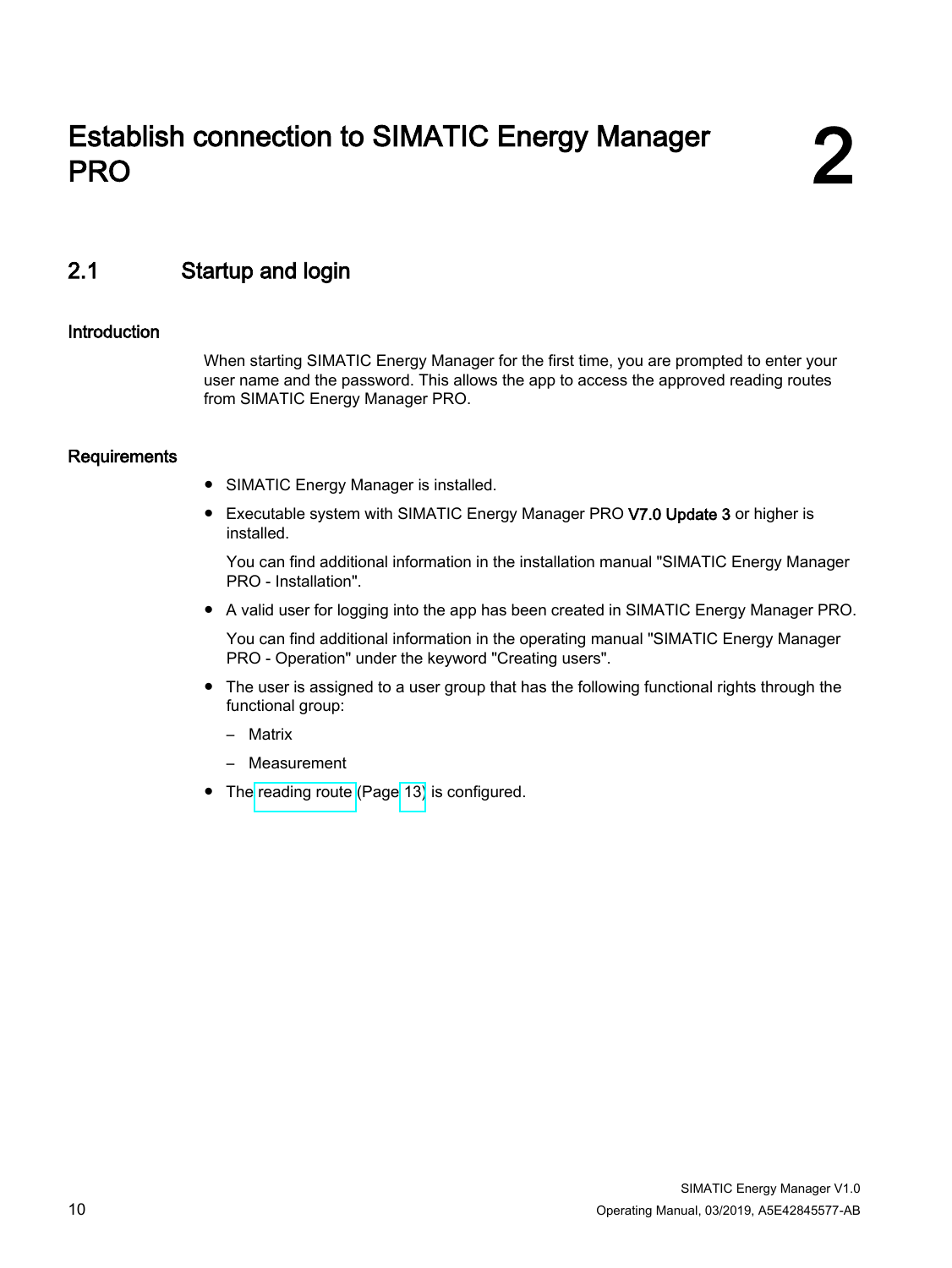#### Procedure

To log into the app, follow these steps:

1. Enter your user name.

#### Note

When the Remember me next time check box is selected, the app saves the user name for future logins.

2. Enter the password.

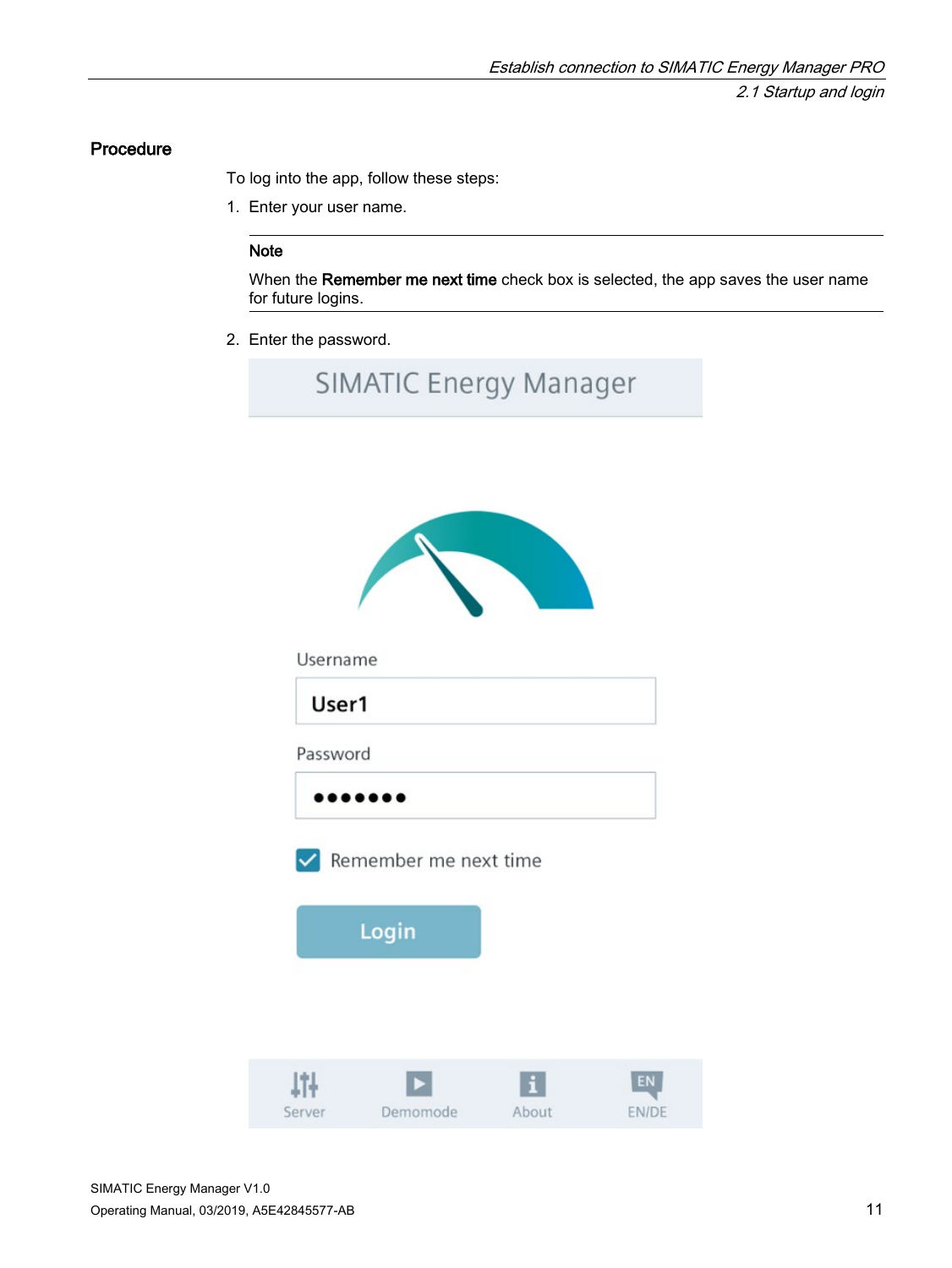2.1 Startup and login

- 3. To log into the app, tap on the Login button.
	- If there is a server connection, the Mobile acquisition interface appears after login.
	- If there is no server connection, check or set the [Server settings](#page-18-0) (Page [19\)](#page-18-0) using the Server icon in the taskbar.
- 4. To switch over to [demo mode](#page-20-0) (Page [21\)](#page-20-0), press the Demomode icon in the toolbar (icon changes from gray to blue) and then press the Logon button.

The interface with the three pre-configured reading routes opens.

Result

You are logged into the app and can work with the app.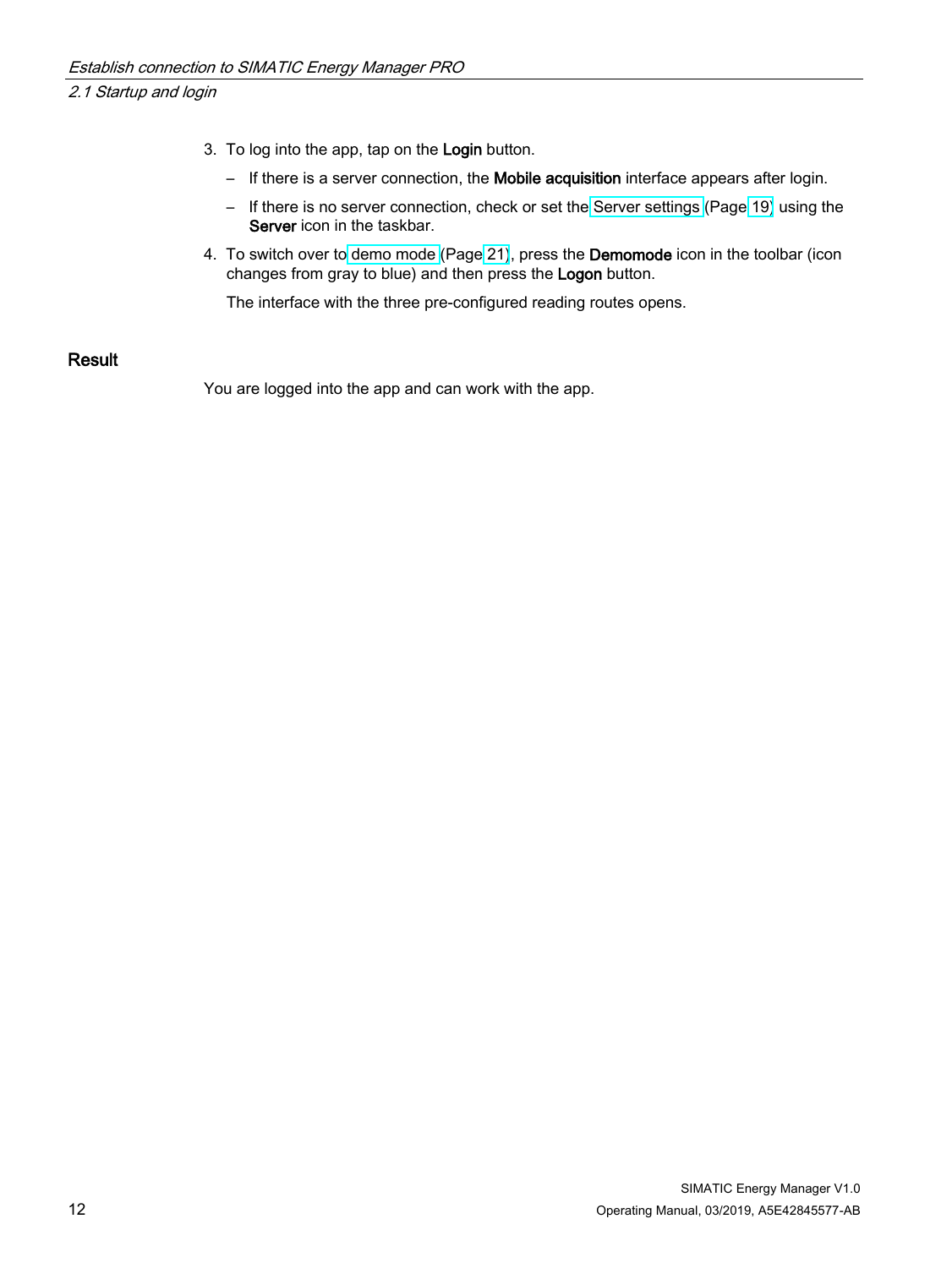# <span id="page-12-0"></span>2.2 Configuring the reading route

To acquire counter values in the app, you need a reading route configured in SIMATIC Energy Manager PRO .

#### Requirement

● Executable system with SIMATIC Energy Manager PRO V7.0 Update 3 or higher is installed.

#### Procedure

#### Note

The references to further information in this section point to the operating manual "SIMATIC Energy Manager PRO - Operation".

To configure a reading route for acquisition of the counter values with the app, follow these steps:

- 1. Create a Matrix object with the following configured parameters:
	- Name

You can find additional information under the keyword "Manual acquisition with matrix" and in the section [Overview of working with data points](#page-30-1) (Page [31\)](#page-30-1).

- 2. Create a data point of the Counter type, which has the following configuration under the matrix object:
	- Valid counter has been created.

You can find additional information under the keyword "Configuring counters".

– Upper limit and lower limit are set under plausibility.

You can find additional information under the keyword "Configuring plausibility".

- 3. Configure the reading route as follows:
	- The Matrix object is added as a quick link in SIMATIC Energy Manager PRO Web. You can find additional information under the keyword "Quick links for web".

#### Result

The reading route for manually entering the counter values in the app is configured.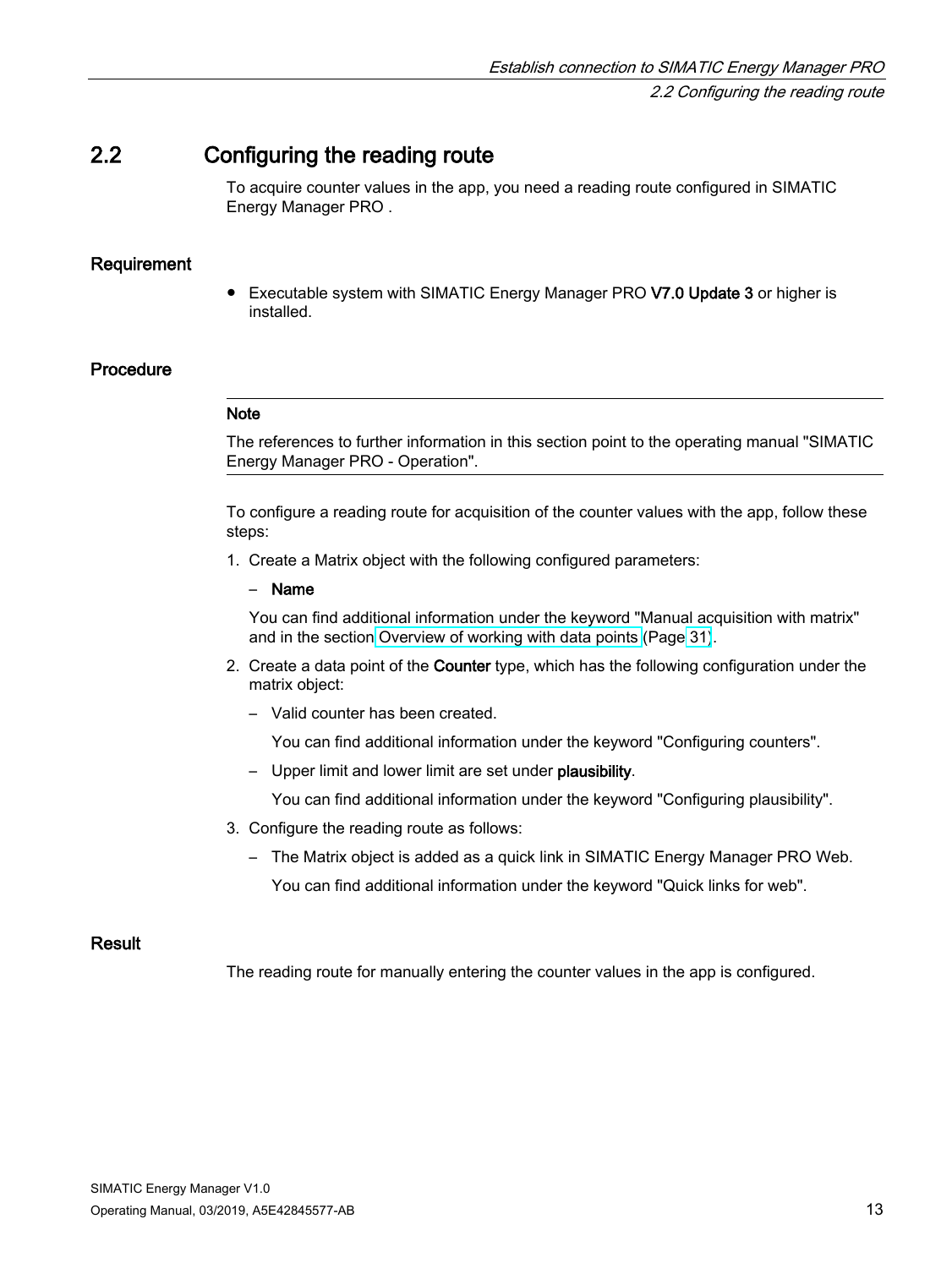# <span id="page-13-0"></span>2.3 Generating self-signed server certificates

If you wish to establish an encrypted connection between the Energy Manager PRO Server and the app via the https transfer protocol, you need server certificates. There are two options to obtain the relevant server certificates:

- Use a provided certificate
- Create your own certificate

The provided certificates can create problems and are not secure, even if the certificates come from the manufacturer of the mobile device itself. It makes more sense to create your own certificates via which you connect to the Energy Manager PRO Server. Server certificates that you generate with the Internet Information Service (IIS) are not accepted by iOS and Android due to the name resolution. For this reason, you generate self-signed certificates via the command line of an OpenSSL software.

#### Requirement

● The OpenSSL software is installed.

#### Procedure

To generate self-signed certificates, proceed as follows:

1. Create the text file android\_options.txt with the following line content:

basicConstraints=CA:true

2. To generate a private key, enter the following command in the command line of the OpenSSL software:

openssl genrsa -out priv\_and\_pub.key 2048

#### The **priv\_and\_pub.key** file is created.

3. To generate the server certificate, enter the following commands in the command line of the OpenSSL software:

openssl req -new -days 3650 -key priv\_and\_pub.key -out CA.pem

openssl x509 -req -days 3650 -in CA.pem -signkey priv\_and\_pub.key -extfile ./android\_options.txt -out CA.crt

The CA.pem and CA.crt files are created.

4. To generate a PFX file, enter the following command in the command line of the OpenSSL software:

openssl pkcs12 -export -out myselfsigned.pfx -inkey priv\_and\_pub.key-in CA.crt

The **myselfsigned.pfx** file is created.

5. To convert the server certificate into DER format, enter the following command in the command line of the OpenSSL software:

openssl x509 -inform PEM -outform DER -in CA.crt -out CA.der.crt

The CA.der.crt file is created.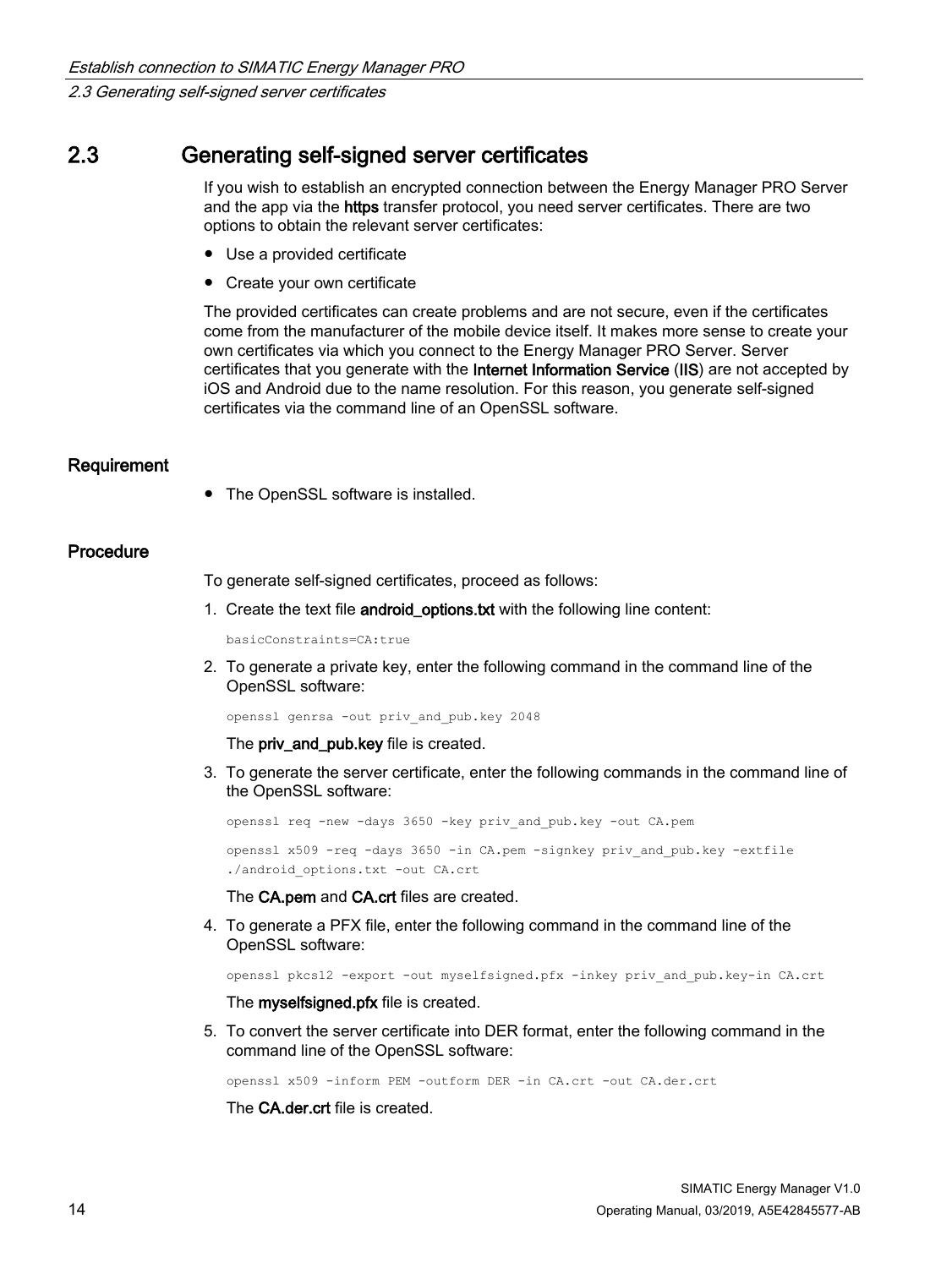#### Result

The required files and certificates are created.

| ×<br>Name           | Änderungs Typ         |                                   |
|---------------------|-----------------------|-----------------------------------|
| android_options.txt |                       | 23.05.2018  Textdokument          |
| CA.crt              |                       | 23.05.2018  Sicherheitszertifikat |
| CA.der.crt          |                       | 23.05.2018  Sicherheitszertifikat |
| CA.pem              | 23.05.2018  PEM-Datei |                                   |
| myselfsigned.pfx    | 23.05.2018            | Privater Informationsaustausch    |
| priv_and_pub.key    | 23.05.2018  KFY-Datei |                                   |

After you have generated your own certificate, you need to import the certificate into the Internet Information Service. Then you import the certificate onto the relevant mobile devices (iOS or Android).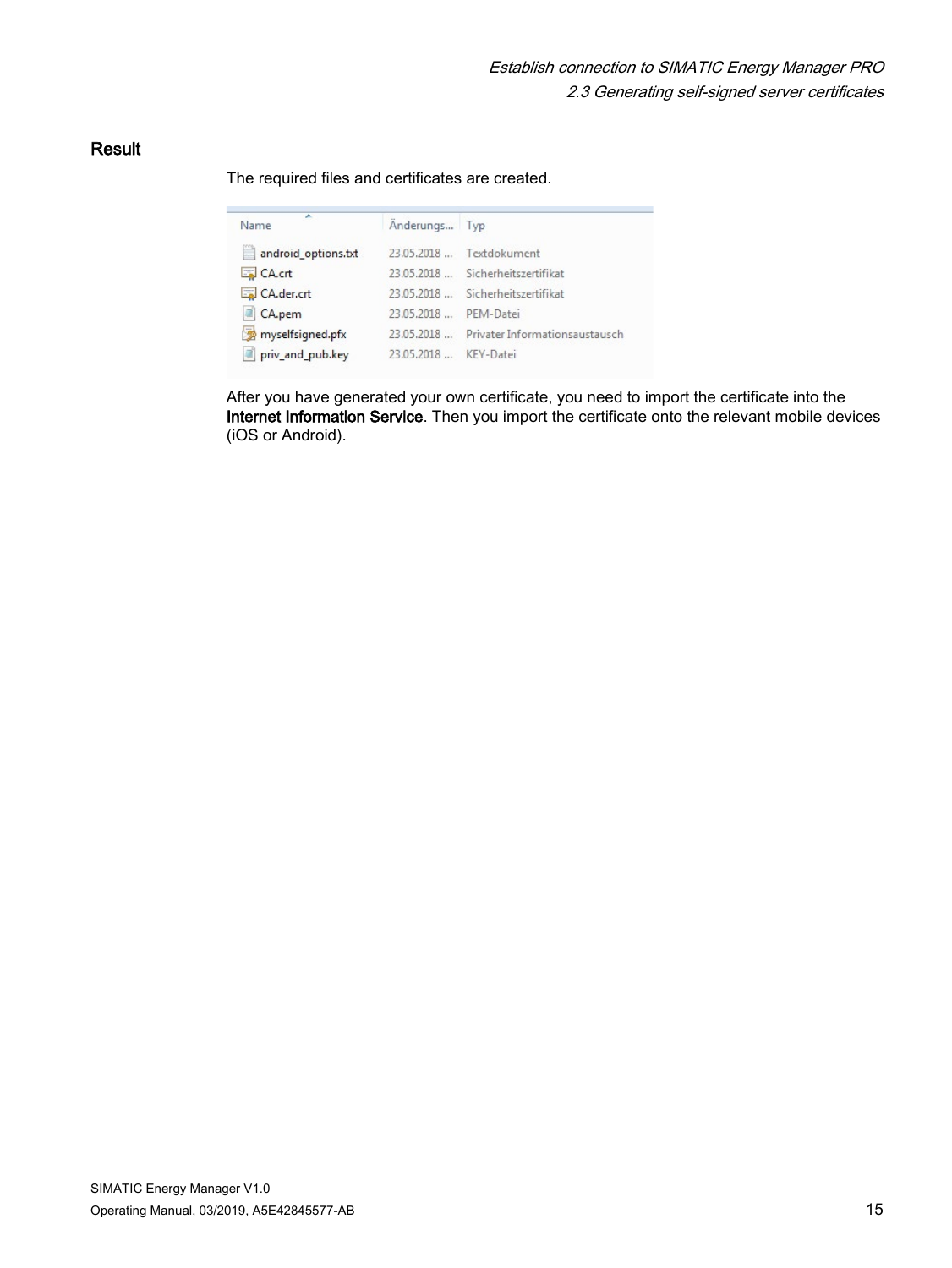2.4 Importing server certificates into IIS

# <span id="page-15-0"></span>2.4 Importing server certificates into IIS

#### Requirement

● The self-signed server certificates and files are generated.

#### Procedure

To import the self-signed server certificate into the Internet Information Service (IIS) and select it, follow these steps:

- 1. Open the IIS.
- 2. In the navigation, click on your computer name.
- 3. Double-click on Server Certificates.



A list of all server certificates is opened.

- 4. Right-click in the display field.
- 5. Select the menu command Import....
- 6. In the Certificate file (.pfx) text field, search for the created PFX file myselfsigned.pfx.
- 7. Enter the following password in the Password input box: password.
- 8. Click OK.

The self-signed certificate appears in the list of server certificates.

9. In the navigation, right-click on Default Web Site under Sites.

The shortcut menu opens.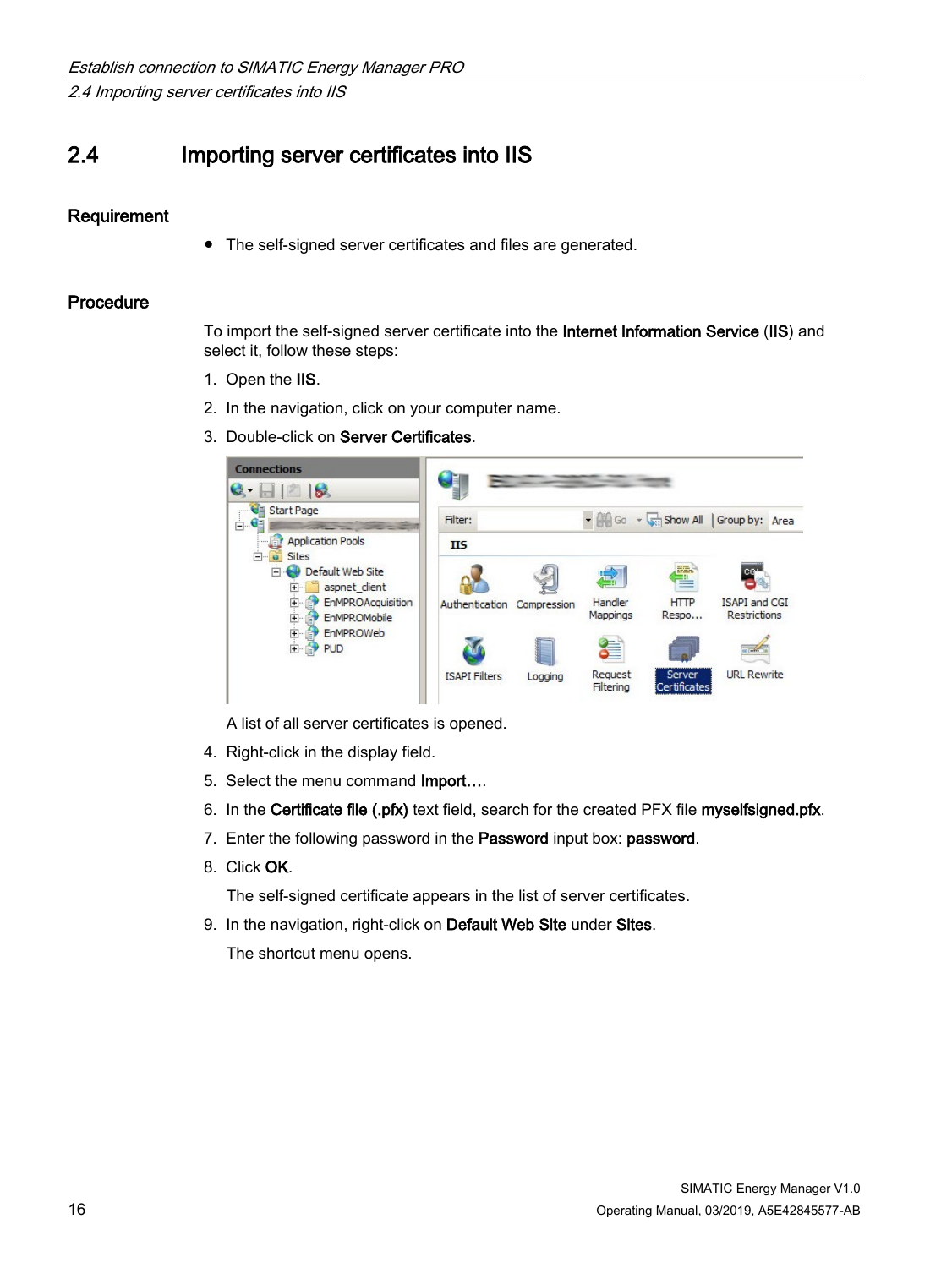| Start Page                                                                                                                          | Filter:                                                                                         |
|-------------------------------------------------------------------------------------------------------------------------------------|-------------------------------------------------------------------------------------------------|
| <b>Application Pools</b><br><b>Sites</b><br><b>H-10</b>                                                                             | <b>ASP.NET</b>                                                                                  |
| Default W<br>Ė<br>aspne<br>$\overline{+}$<br><b>EnMP</b><br>Ė<br>Ė<br><b>EnMP</b><br>ė,<br><b>EnMP</b><br>田福井<br><b>E</b> PUD<br>a. | <b>Explore</b><br>Edit Permissions<br>Add Application<br>Add Virtual Directory<br>Edit Bindings |
|                                                                                                                                     | Manage Web Site<br>Refresh                                                                      |
|                                                                                                                                     | Remove                                                                                          |

10. Select the menu command Fdit Bindings

11. Click on the Add.... button.

12. Select the entry https from the Type drop-down list.

13.Select the self-signed certificate from the SSL certificate drop-down list.

14.Click OK.

#### Result

The server certificate has been imported into IIS and selected. Restart the Web server. Then you need to import the certificate to your mobile iOS or Android device.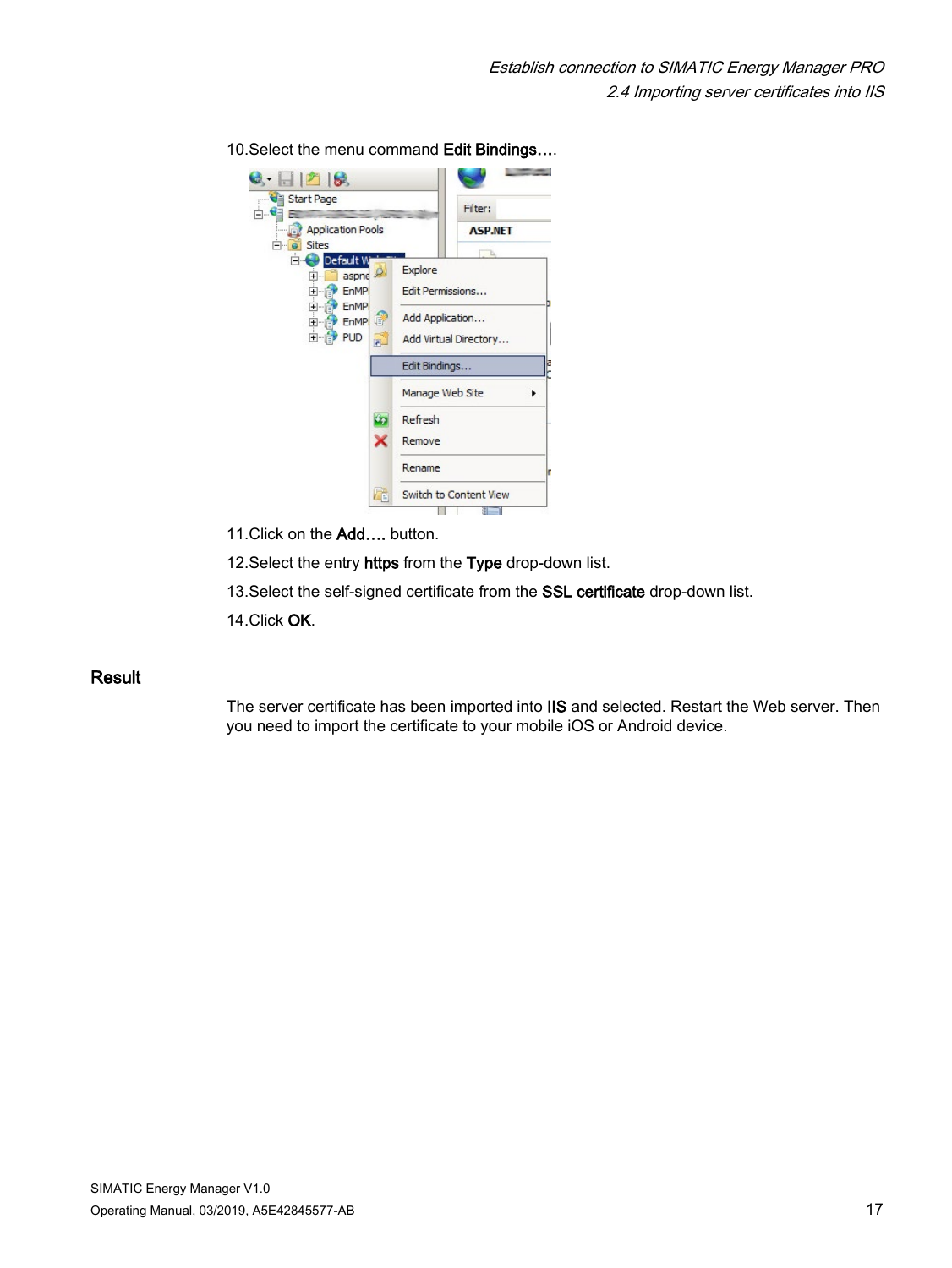# <span id="page-17-0"></span>2.5 Importing server certificates to iOS and Android

#### Requirement

● The self-signed server certificates and files are generated.

#### Importing server certificate to iOS

To import the server certificate to iOS devices, follow these steps:

- 1. Import the CA.crt file to your iOS device and install the certificate.
- 2. Open the following setting on your iOS device: Settings > General > About.
- 3. Tap on Certificate Trust Settings.
- 4. Activate the imported certificate.

#### Importing server certificate to Android

To import the server certificate to Android devices, follow these steps:

- 1. Import the file CA.der.crt onto your Android device.
- 2. Move the CA.der.crt file into the root directory of the SD card.
- 3. Open the following setting on your Android device: Settings > Security > Other security settings.
- 4. Tap Install from device storage.

The CA.der.crt file is detected by your device.

5. Enter a name for the certificate.

After you have installed the certificate, you will find it under the following path: Settings > Security > Other security settings > View security certificates > User.

#### Note

Because the user interface is not the same for all Android devices, the specified paths can vary with different Android devices.

#### Result

The self-signed certificate is imported onto your iOS or Android device and activated. You now have access to the Energy Manager PRO Server via your mobile device.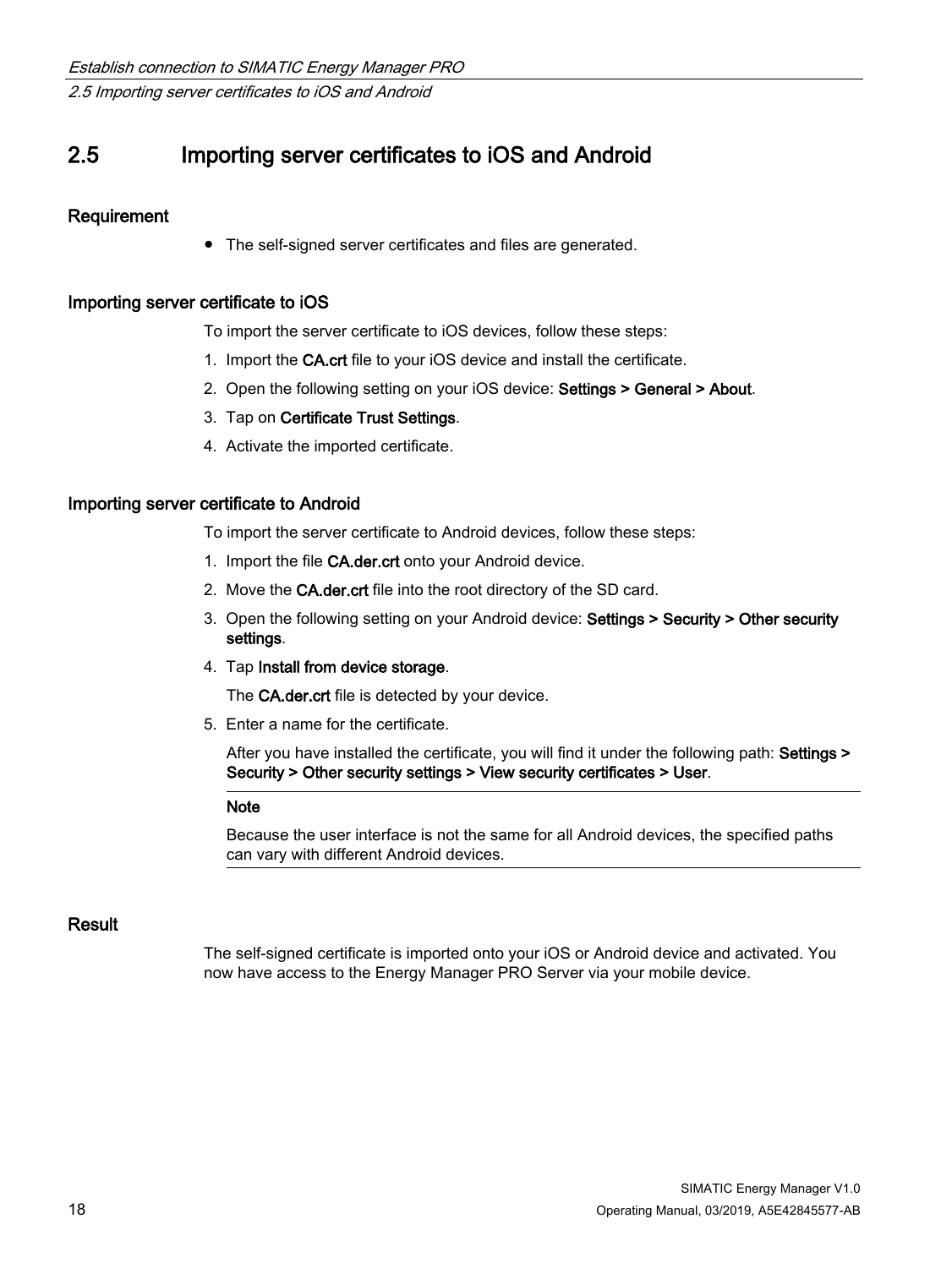# <span id="page-18-0"></span>2.6 Establishing a connection to server

After successful logon, the app establishes the connection to the Energy Manager PRO Server with the WebService interface. You set the required parameters in the Server interface.

#### **Requirements**

- Energy Manager PRO Server is available.
- Your mobile device is connected to a TCP/IP-enabled network, such as LAN or Internet.
- Knowledge of the IP address and port number of the SIMATIC Energy Manager PRO Web Service interface.

For more information, contact your system administrator.

● The self-signed certificate is imported into Internet Information Service (IIS) on your mobile device and is activated.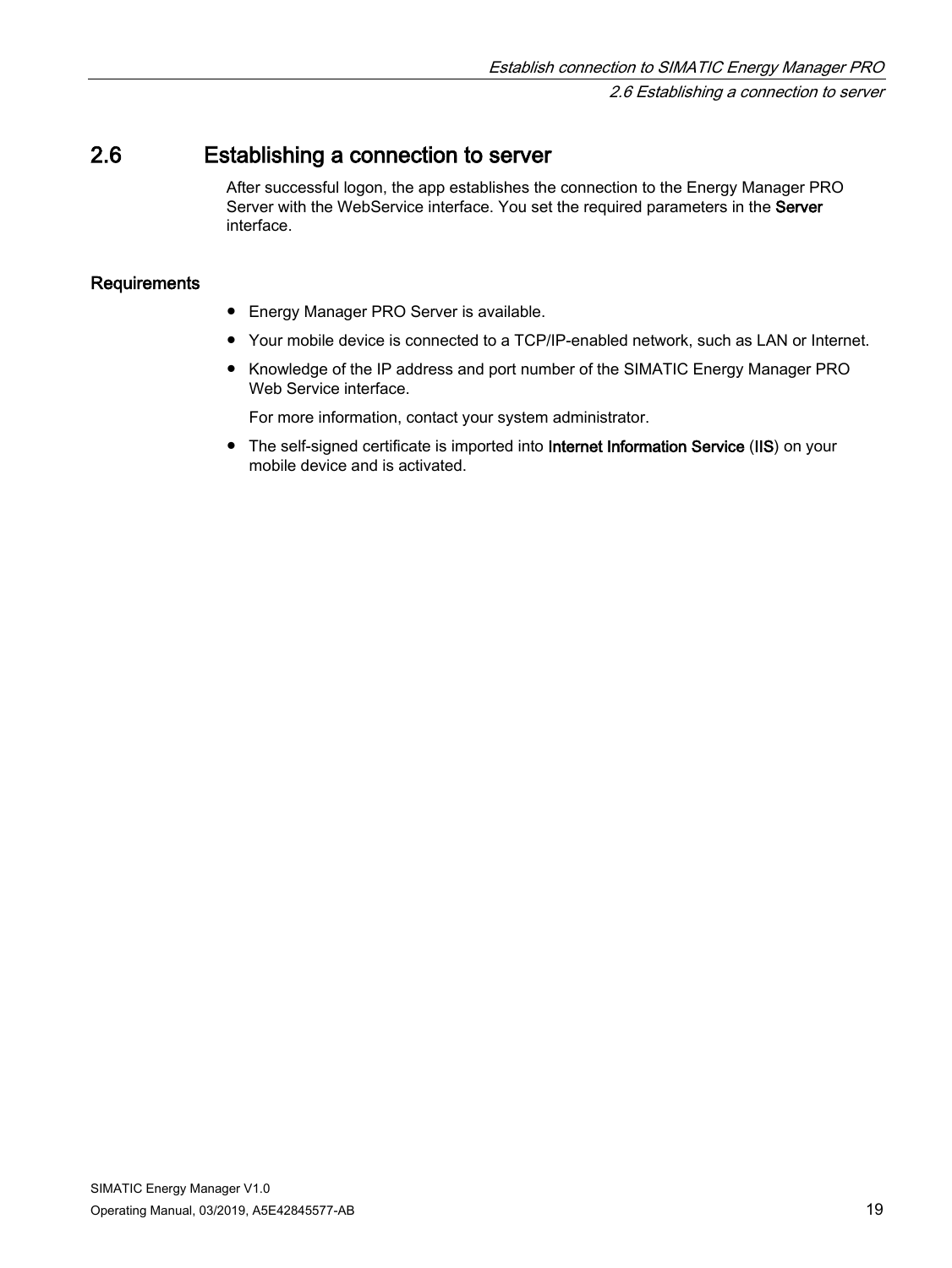2.6 Establishing a connection to server

#### Procedure

To establish a connection to the server, follow these steps:

1. Tap on Server in toolbar.

The interface with server settings and extended settings opens.

|                 | Server                                                                                                                                                        |
|-----------------|---------------------------------------------------------------------------------------------------------------------------------------------------------------|
| Server settings |                                                                                                                                                               |
|                 | Please insert the connection settings of your<br>Energy Manager server service.                                                                               |
| Server          | 81.10.150.172                                                                                                                                                 |
|                 | <b>Advanced settings</b>                                                                                                                                      |
| Port            | 8081                                                                                                                                                          |
| https           |                                                                                                                                                               |
|                 | Warning: Through the transmission via http, contents and<br>passwords from the app are transmitted in unencrypted form<br>and could be read by a third party. |



- 2. In the Server text box, enter the IP address of the Energy Manager PRO Server.
- 3. In the Port text box, enter the corresponding port number.
- 4. Tap on Server again in the taskbar to return to the login dialog.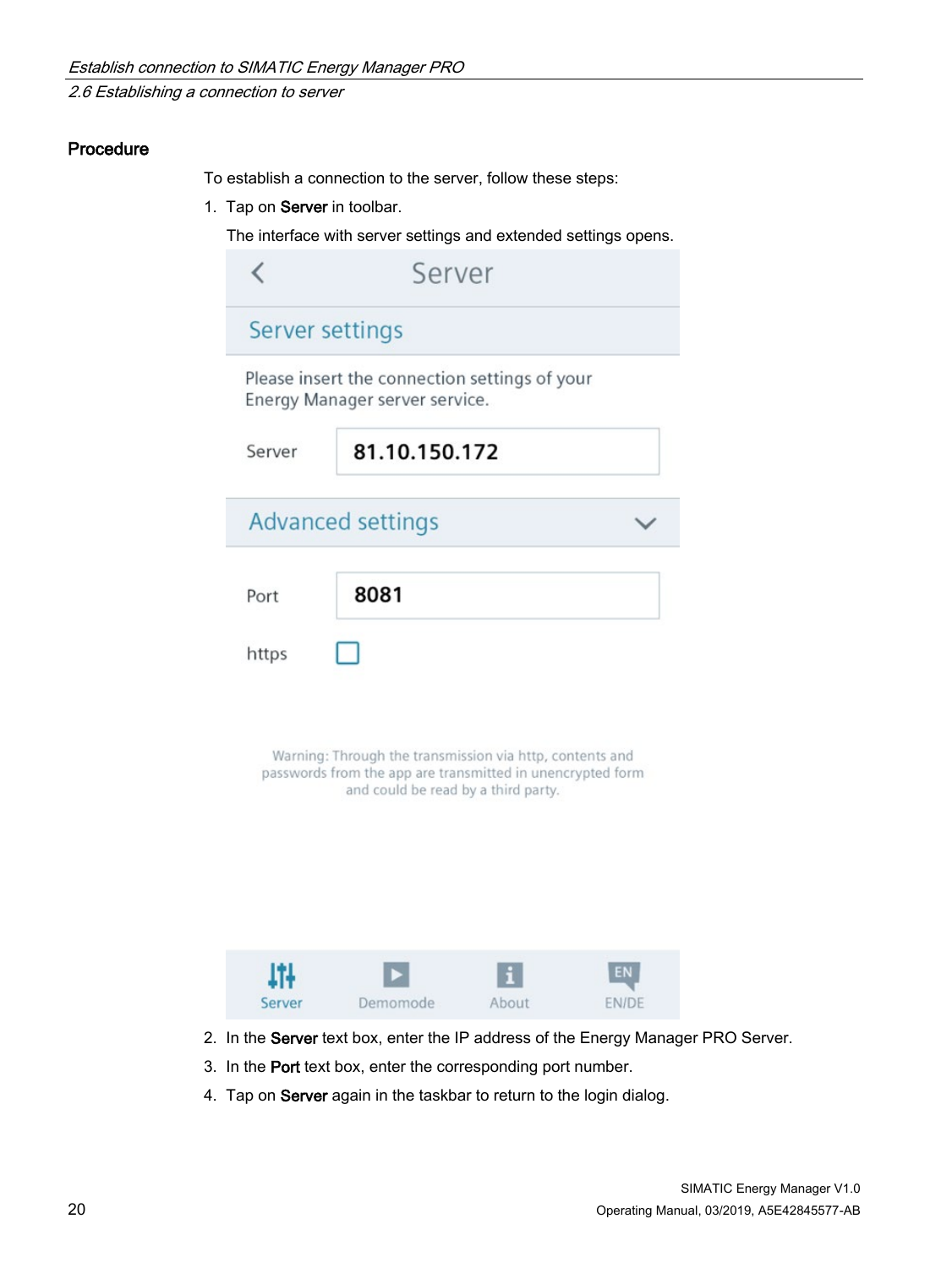# <span id="page-20-0"></span>2.7 Demo mode

To become familiar with the product and to test it without a connection to the Energy Manager PRO Server, SIMATIC Energy Manager offers a demo mode.

Demo mode includes three pre-configured data points that you use in the app.

#### See also

[Overview of working with data points](#page-30-1) (Page [31\)](#page-30-1) [Overview of mobile data acquisition](#page-21-1) (Page [22\)](#page-21-1)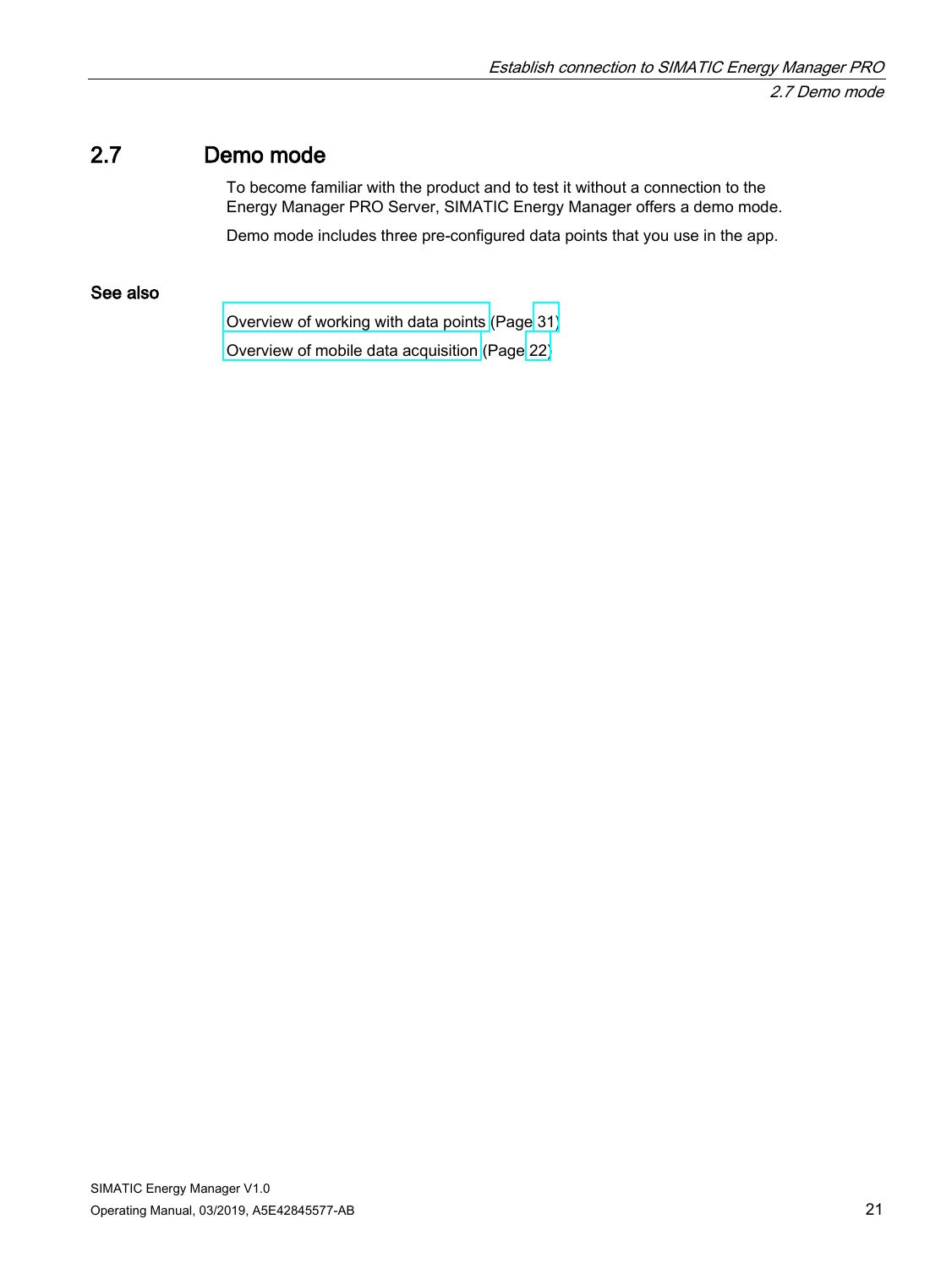# <span id="page-21-1"></span><span id="page-21-0"></span>Mobile data acquisition 3

# 3.1 Overview of mobile data acquisition

Quick links of the "Route" data type are available in the Mobile acquisition interface. The figure below shows the four quick links:



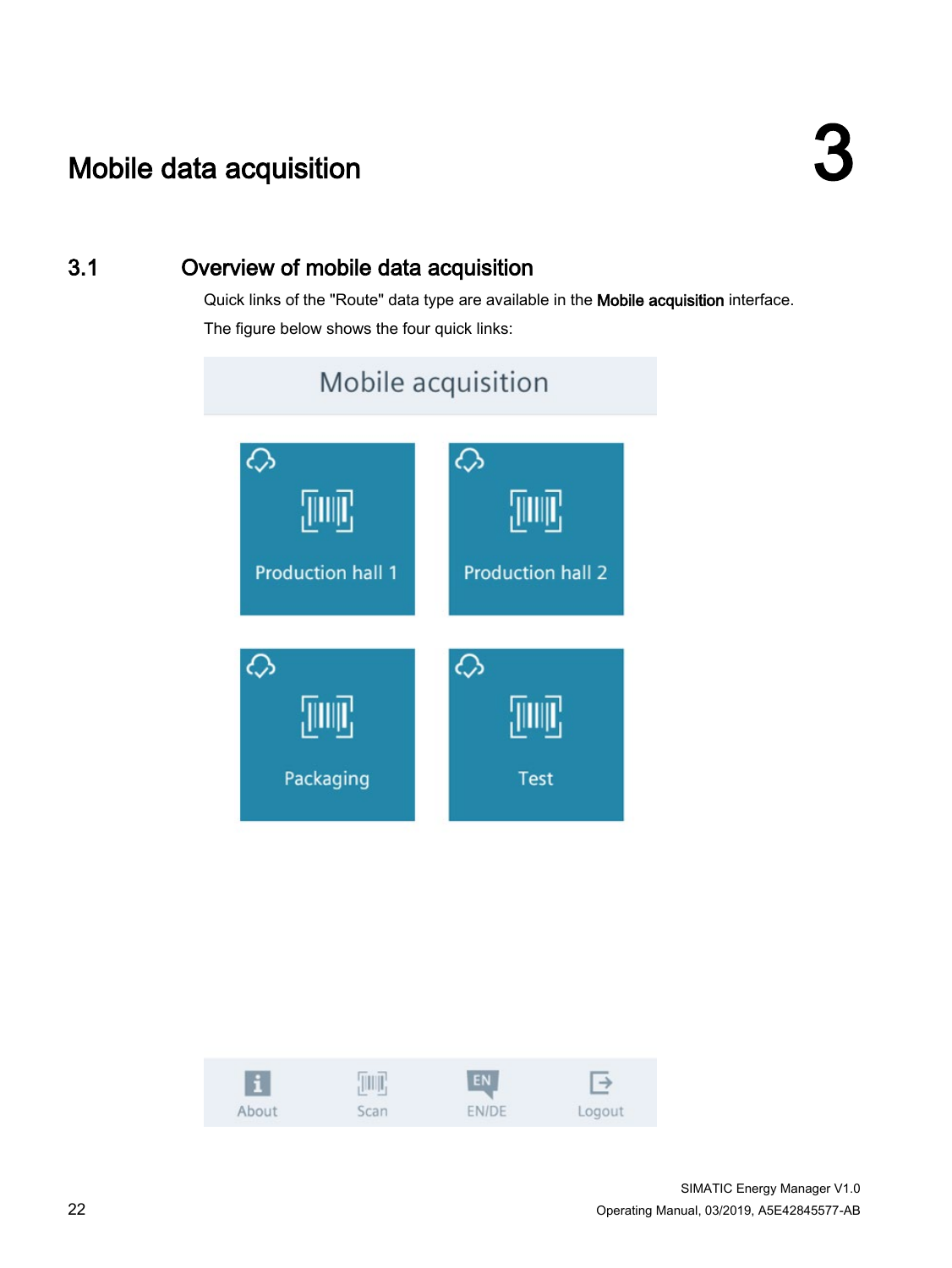A reading route contains several counters or data points. The following functions are available for these counters:

- Value display
- Value processing
- Reacquisition of the values

When selecting a quick link of the "Route" data type, the list with the corresponding data points appears. If no quick links have been created in SIMATIC Energy Manager PRO , a message appears.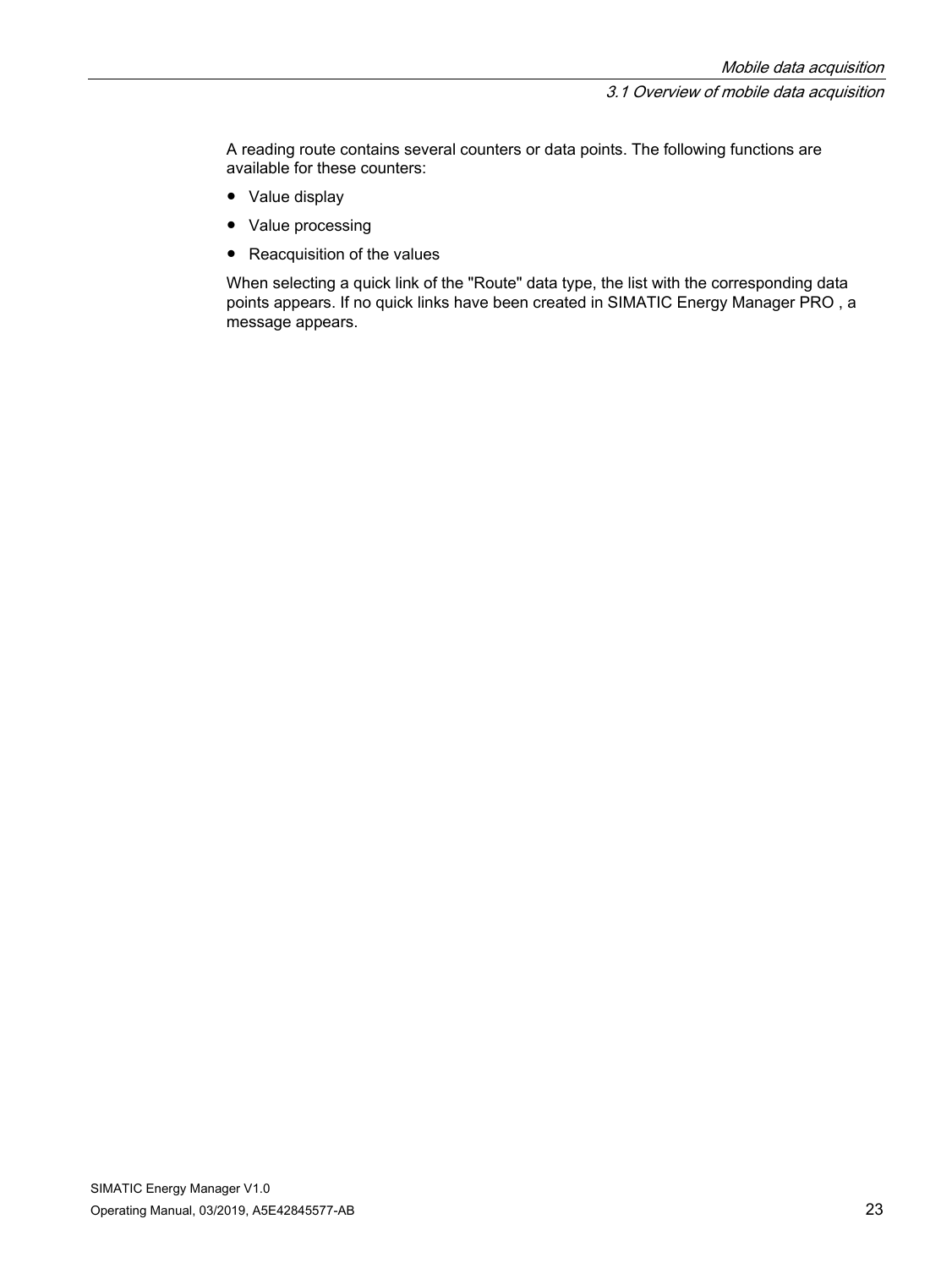# <span id="page-23-0"></span>3.2 Overview of reading routes

The route icon on the right side of the menu bar provides an overview of the data points or counters of a reading route.

The figure below shows the reading route overview with three data points:

| L                       | Production hall 1                                  |                     |
|-------------------------|----------------------------------------------------|---------------------|
| $\vee$ Status           | <b>Datapoint</b>                                   | $_{\oplus}$         |
| $\circledcirc$<br>♤     | e_Electricity_Hall_01                              | kWh                 |
|                         | current                                            | 2.709               |
|                         | past                                               | 2.300               |
| $  \circledcirc  $<br>♤ | e_Gas_Hall_01                                      | kWh                 |
|                         | current                                            | 6.147               |
|                         | past                                               | 5.885               |
| $\circledcirc$<br>♤     | e_Water_Hall_01                                    | kWh                 |
|                         | current                                            | 5.874               |
|                         | past                                               | 5.555               |
|                         | <b>HULL</b><br>EN<br>About<br>Scan<br><b>EN/DE</b> | $\mapsto$<br>Logout |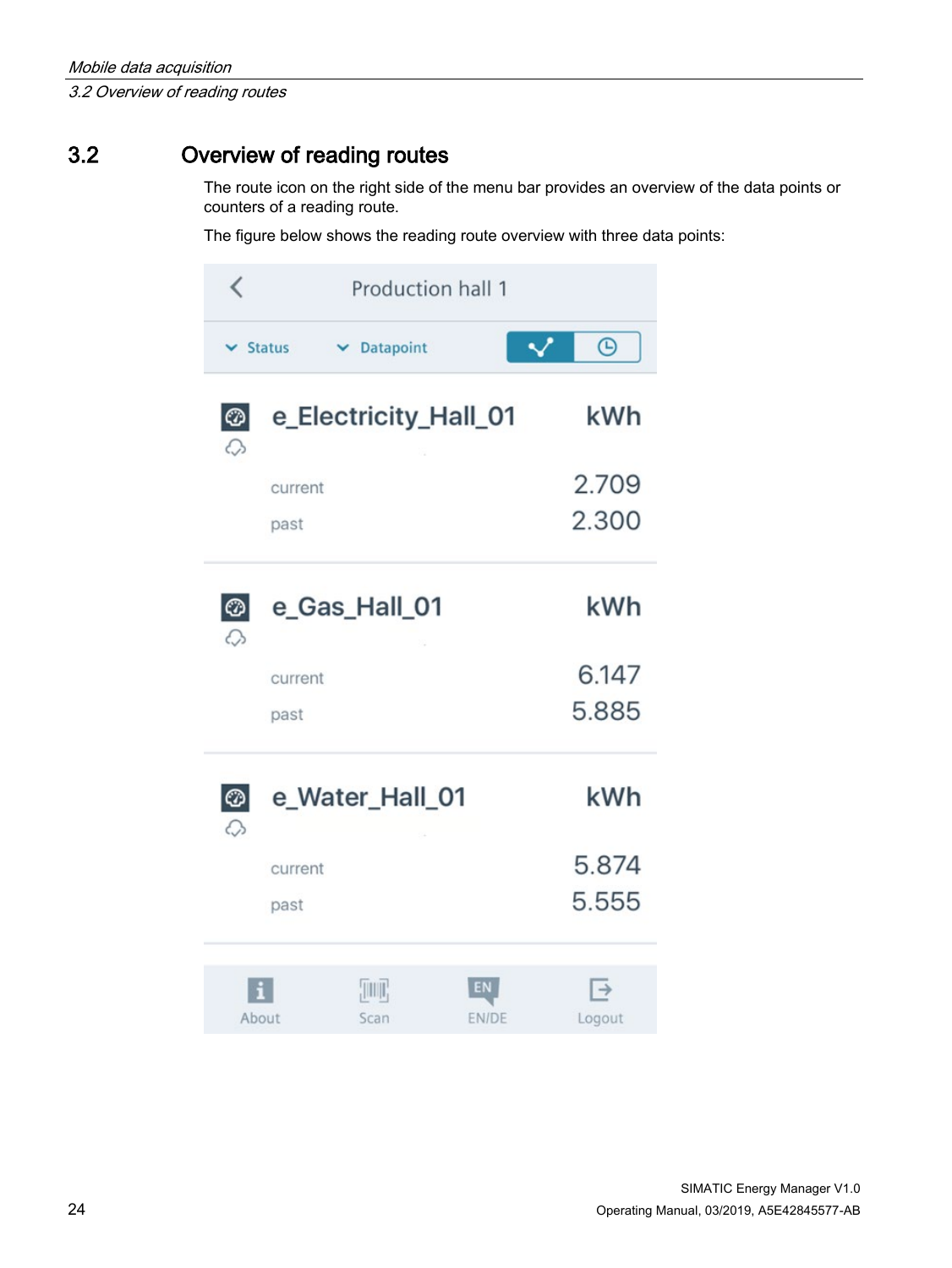This overview of reading routes contains the following information of the data point or counter:

- Name
- Unit
- Most current value
- Second-most-current value

In the overview of the reading routes, the data points or counters can be sorted according to synchronization status (symbolized by a cloud) or name.

#### Note

There may be limitations in the display of the data point name on certain mobile devices, depending on the length of the data point name.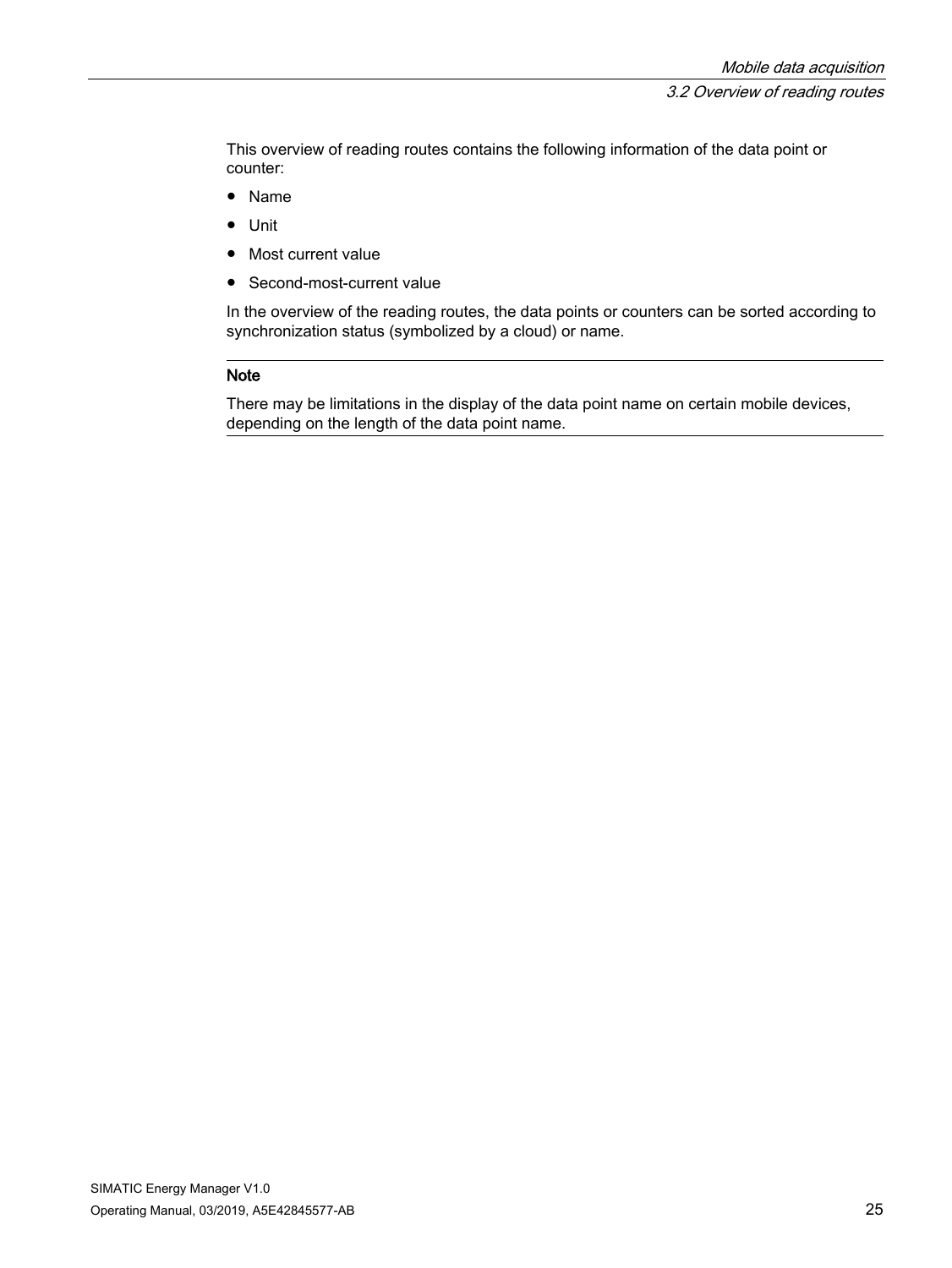# <span id="page-25-0"></span>3.3 Temporal overview of reading routes

The clock icon on the right side of the menu bar shows the overview of the data points or counters sorted by time.

The following figure shows the interface with the temporal reading routes:

| く                       | Production hall 2 |             |                         |
|-------------------------|-------------------|-------------|-------------------------|
| 01.01.2017 - 01.01.2018 |                   |             |                         |
| $\triangle$ Date        |                   |             | $\boldsymbol{\odot}$    |
| <b>@</b> 01.01.2018     |                   |             | $2/2$ >                 |
| <b>@</b> 01.12.2017     |                   |             | $2/2$ >                 |
| <b>@</b> 01.11.2017     |                   |             | $2/2$ >                 |
| <b>@</b> 01.10.2017     |                   |             | $2/2$ >                 |
| <b>@</b> 01.09.2017     |                   |             | $2/2$ >                 |
| About                   | TILL<br>Scan      | EN<br>EN/DE | $\rightarrow$<br>Logout |

Each date entry has a value that represents the number already acquired from the total number of values to be acquired.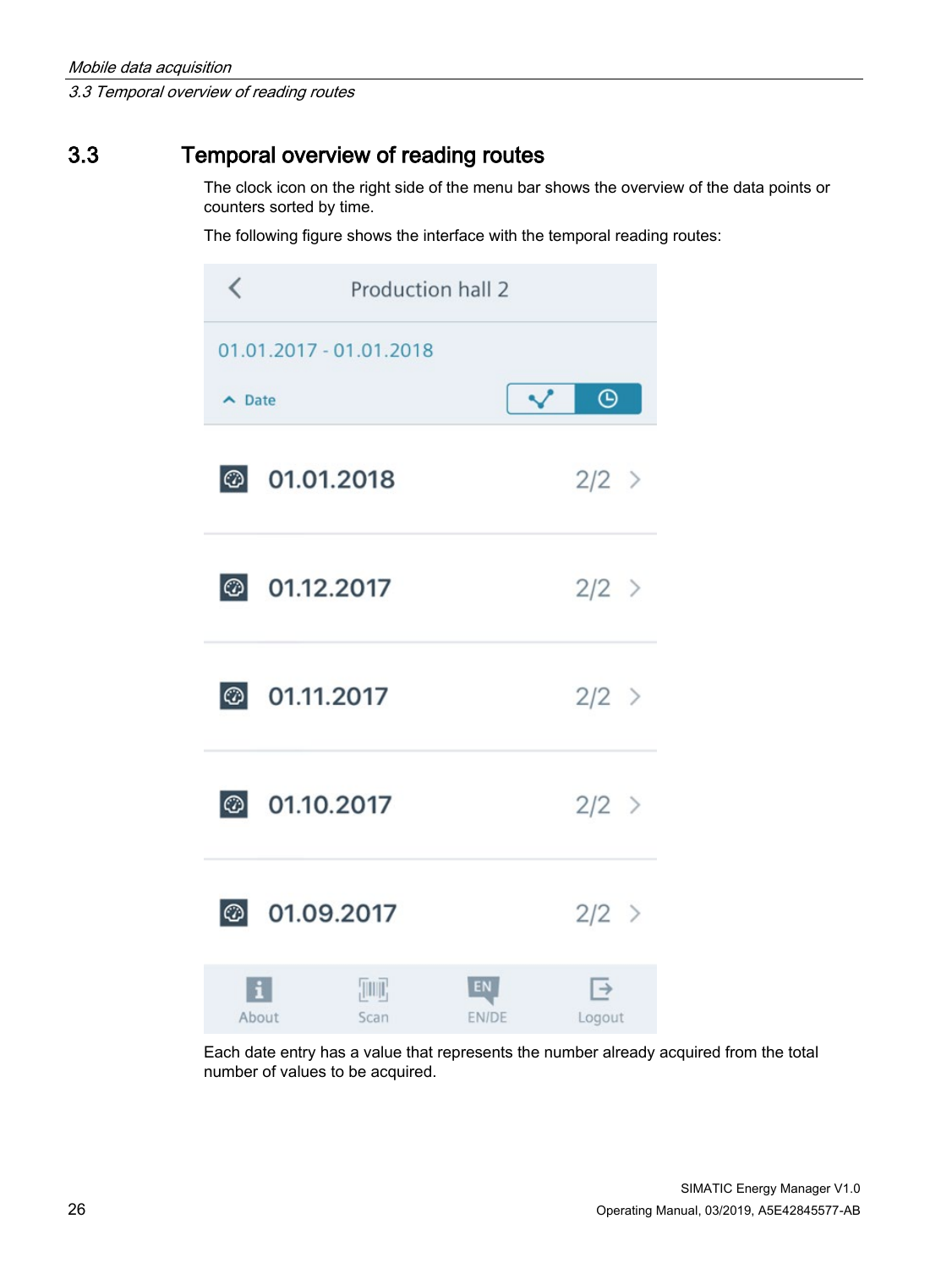Example: The value 1/2 indicates that a value has been acquired from only one of the two data points from this time period. One data point has no value for this time period.

If, for example, you select a date entry, a daily overview appears with all available data points of the reading route and the associated values.

The figure below shows the date entry for 01.12.2017 with the value 2/2:

| Ĉ                       | Production hall 2          |               |
|-------------------------|----------------------------|---------------|
|                         | 01.01.2017 - 01.01.2018    |               |
|                         | $\triangleright$ Datapoint | $\odot$       |
| ◎<br>↔                  | e_Electricity_Hall_02      | kWh           |
|                         | 01.12.2017                 | 4.526         |
|                         | 01.11.2017                 | 4.412         |
| $  \circledcirc  $<br>↔ | e_Gas_Hall_02              | kWh           |
|                         | 01.12.2017                 | 2.649         |
|                         |                            |               |
|                         |                            |               |
|                         |                            |               |
| i                       | EN<br>TILL                 | $\rightarrow$ |

About

Scan

EN/DE

Logout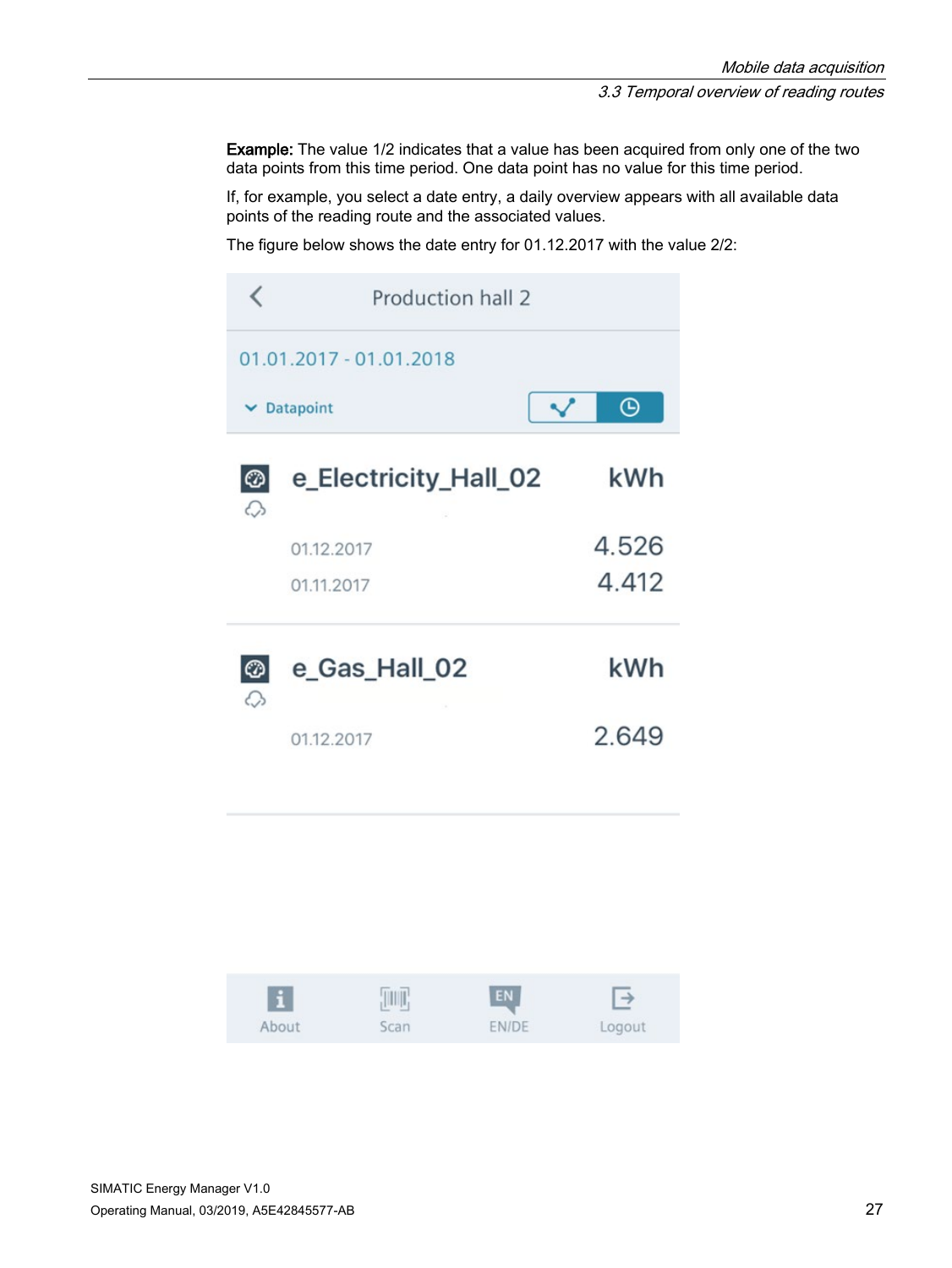# <span id="page-27-0"></span>3.4 Acquiring the values in offline mode

SIMATIC Energy Manager performs mobile acquisition of values even in offline mode, for example, without server connection.

To do this, select the respective reading route with the server connection still present and then enter the values manually in offline mode.

#### Synchronizing the values

When there is a server connection, the app synchronizes the values continuously. When there is no server connection, the app caches the values.

When the server can be reached again, the app sends the locally cached values to the server.

- In the reading route overview, you can determine by the cloud icon whether data is available in the respective reading route that has not been sent to the Energy Manager PRO Server yet.
- In the chronological reading route overview, you can also use the cloud icon to determine the counter for which there is still data that needs to be synchronized.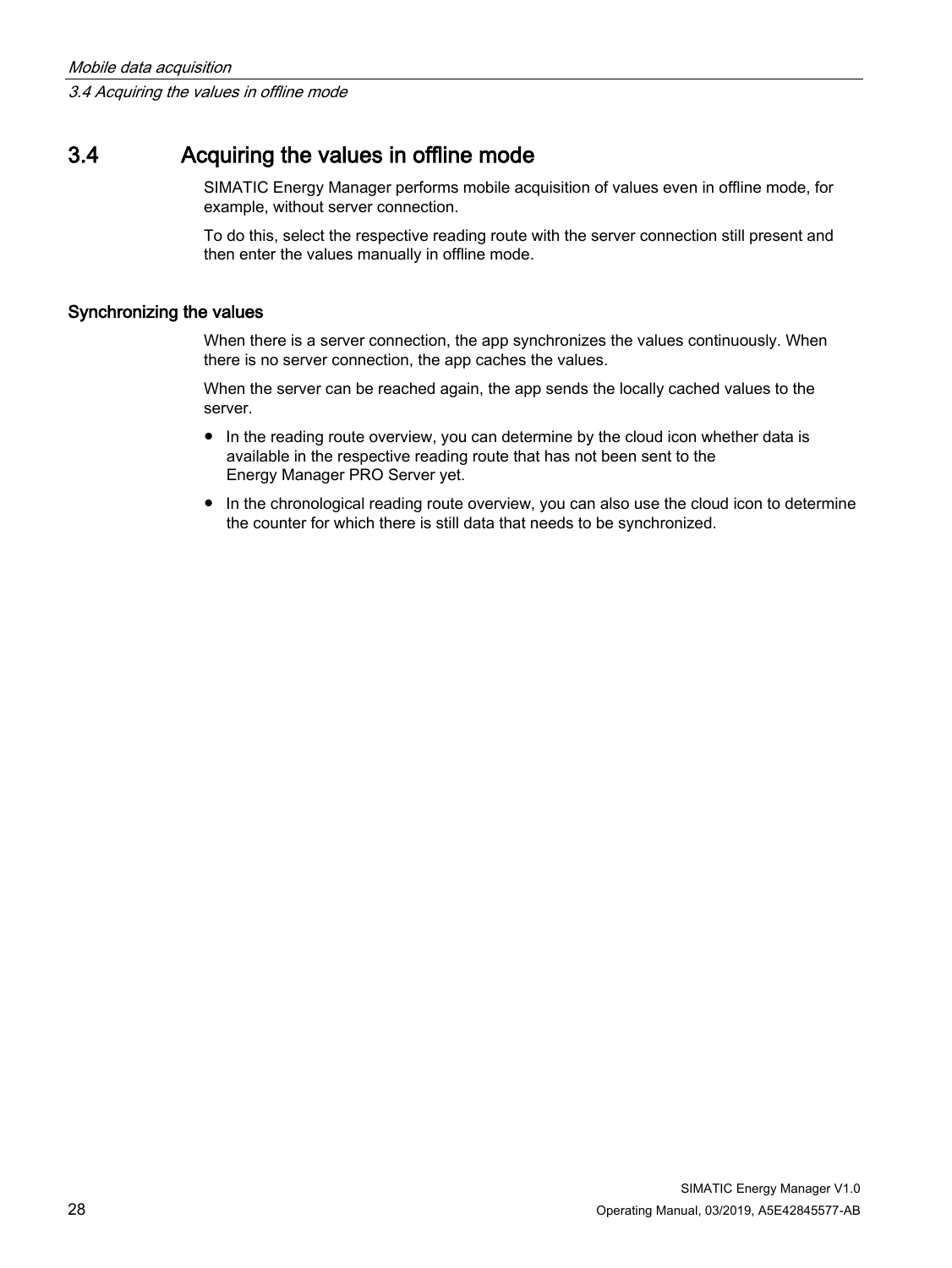|               | Production hall 2                |                         |
|---------------|----------------------------------|-------------------------|
| $\vee$ Status | <b>Datapoint</b><br>$\checkmark$ | $\odot$<br>$\checkmark$ |
| ◎<br>↔        | e_Electricity_Hall_02            | kWh                     |
|               | current                          | 4.883                   |
|               | past                             | 4.526                   |
| क़            | e_Gas_Hall_02                    | kWh                     |
|               | current                          | 2.574                   |
|               | past                             | 2.649                   |

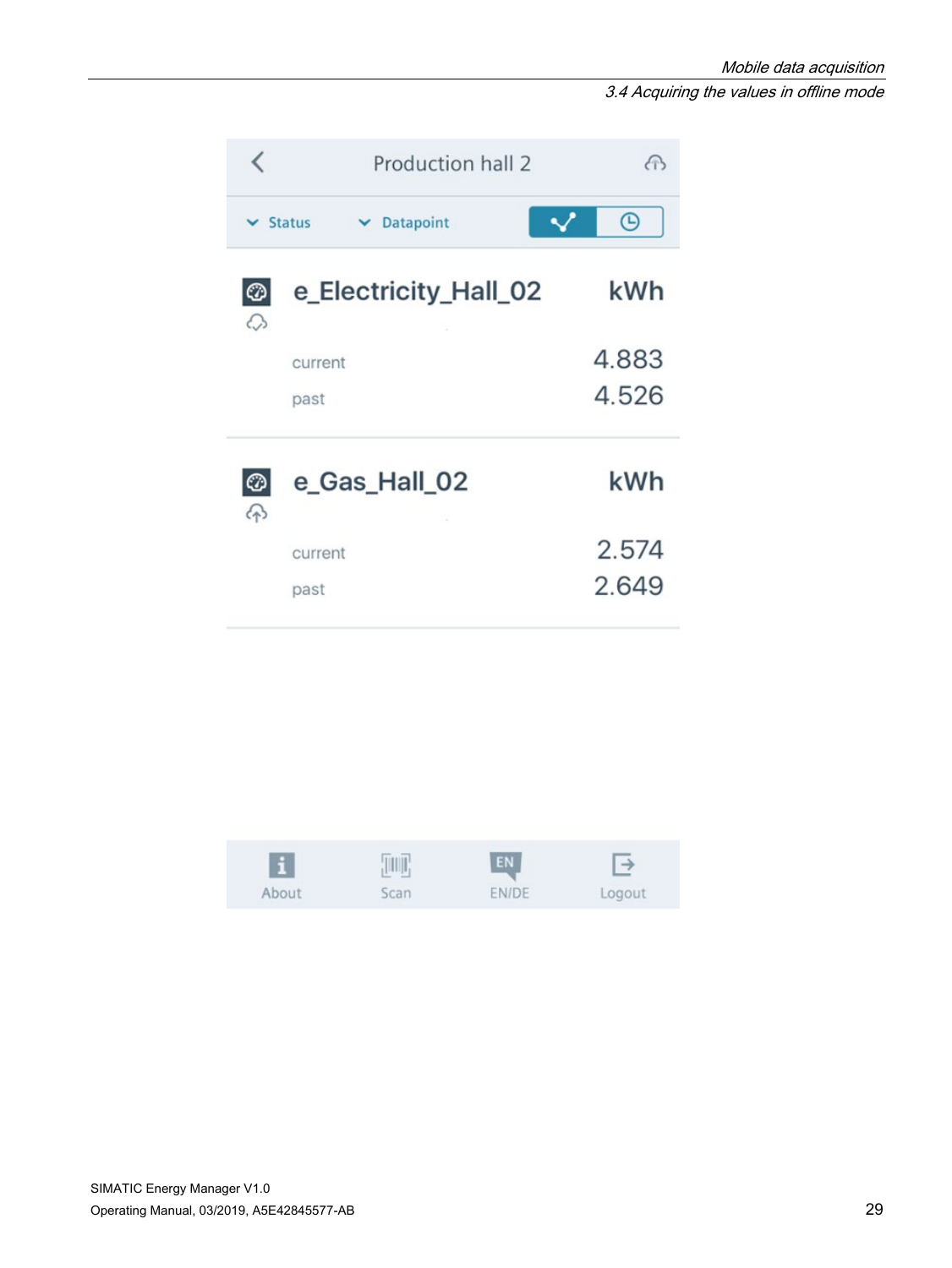# <span id="page-29-0"></span>3.5 Identification of counter with bar code

SIMATIC Energy Manager provides you with the scan functionality to identify the counter based on the barcode or QR code.

If the respective counter is present in the database, the app identifies this counter using the barcode.

Once the counter has been identified, the app displays the [interface](#page-31-0) (Page [32\)](#page-31-0) for manual input of the values. If the counter cannot be identified, a message appears.

#### Scanning functionality

The scanning functionality can be called from the following two interfaces of the app:

- [Main area](#page-8-0) (Page [9\)](#page-8-0)
- [Overview of reading routes](#page-23-0) (Page [24\)](#page-23-0)

#### Requirement

- A counter has been created and pre-configured in SIMATIC Energy Manager PRO.
- Barcode or QR code has been created in one of the following formats:
	- Code 128
	- Code 39

#### Procedure

To identify a counter using the barcode or QR code, follow these steps:

- 1. Press the scan icon  $\blacksquare$  in the main area or in the reading route overview of the app. The app switches to camera mode.
- 2. Hold your mobile device so that the bar code or QR code is displayed full screen.
	- If there is a counter in SIMATIC Energy Manager PRO, the [interface](#page-31-0) (Page [32\)](#page-31-0) appears for manual enter of counter values.
	- If there is no counter in SIMATIC Energy Manager PRO, a message appears.

#### **Result**

The counter has been identified and you can enter the counter value manually.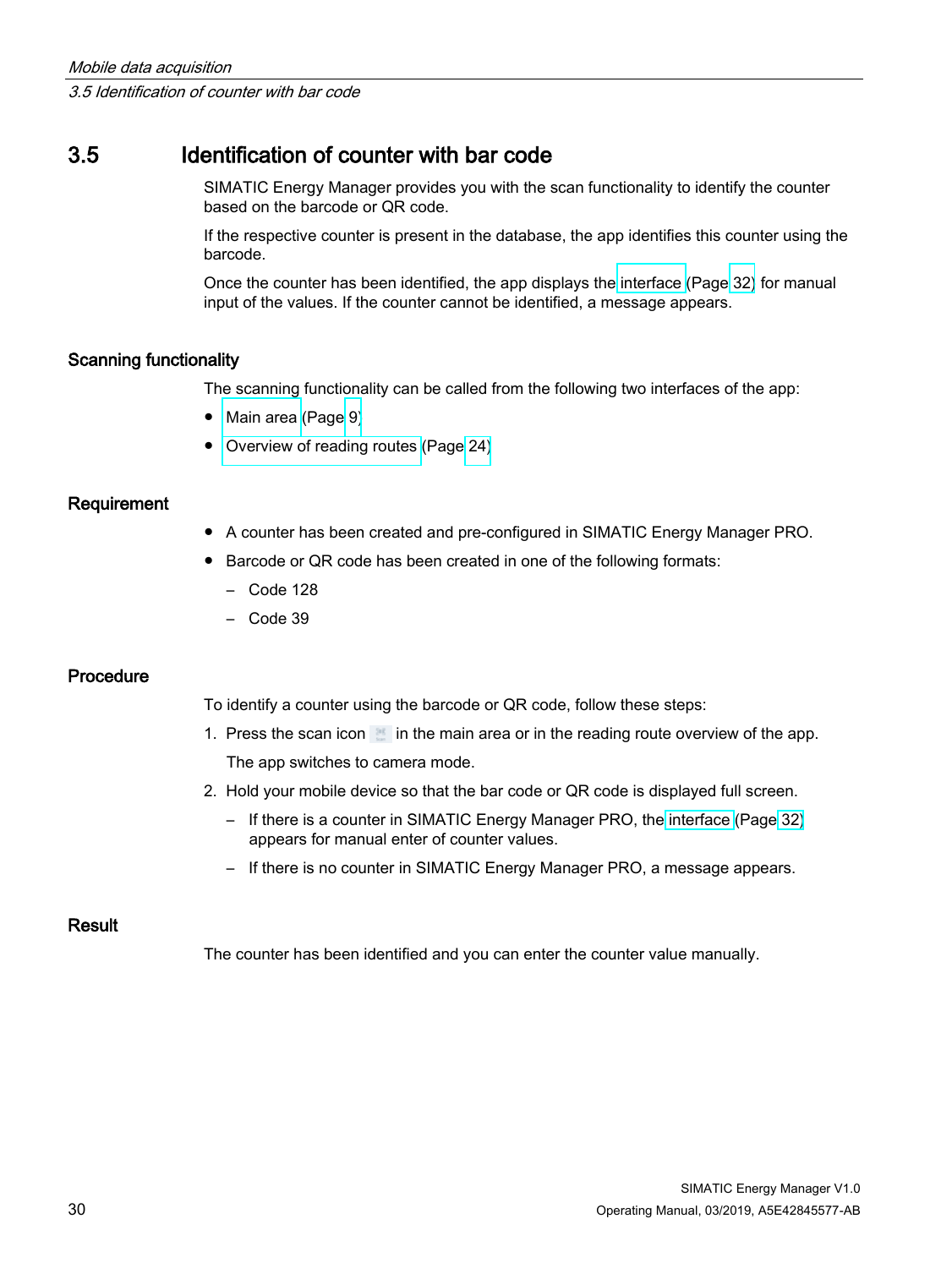# <span id="page-30-1"></span><span id="page-30-0"></span>Working with data points 4

## 4.1 Overview of working with data points

When a data point is selected, the interface for entering the counter value appears.

The app calculates the consumption values that result from the difference in the counter values.

#### Conventions of the counter value

The following conventions apply to the counter value:

- 1 16 characters
- The following characters are allowed:
	- $-0...9$
	- $-$ , .

#### Cycle times

The app supports the following cycle times for the matrix and data point:

- Day
- Week
- Month

#### Calculation logic

The difference is calculated with even time stamps, for example, daily values with the time stamp 00:00:00 or monthly values on the first of the month with the time stamp 00:00:00, the app interpolates the entered values and time stamps.

#### Linear interpolation

The app calculates the consumption value with the linear interpolation using the following formula:

$$
y_2 = \frac{(x_2 - x_1)}{(x_3 - x_1)} (y_3 - y_1) + y_1
$$

- $x_1$  Time stamp of the first value
- y1 Amount of the first value
- x2 Time stamp of the interpolated value
- y2 Amount of the interpolated value
- x3 Time stamp of the third value
- y3 Amount of the third value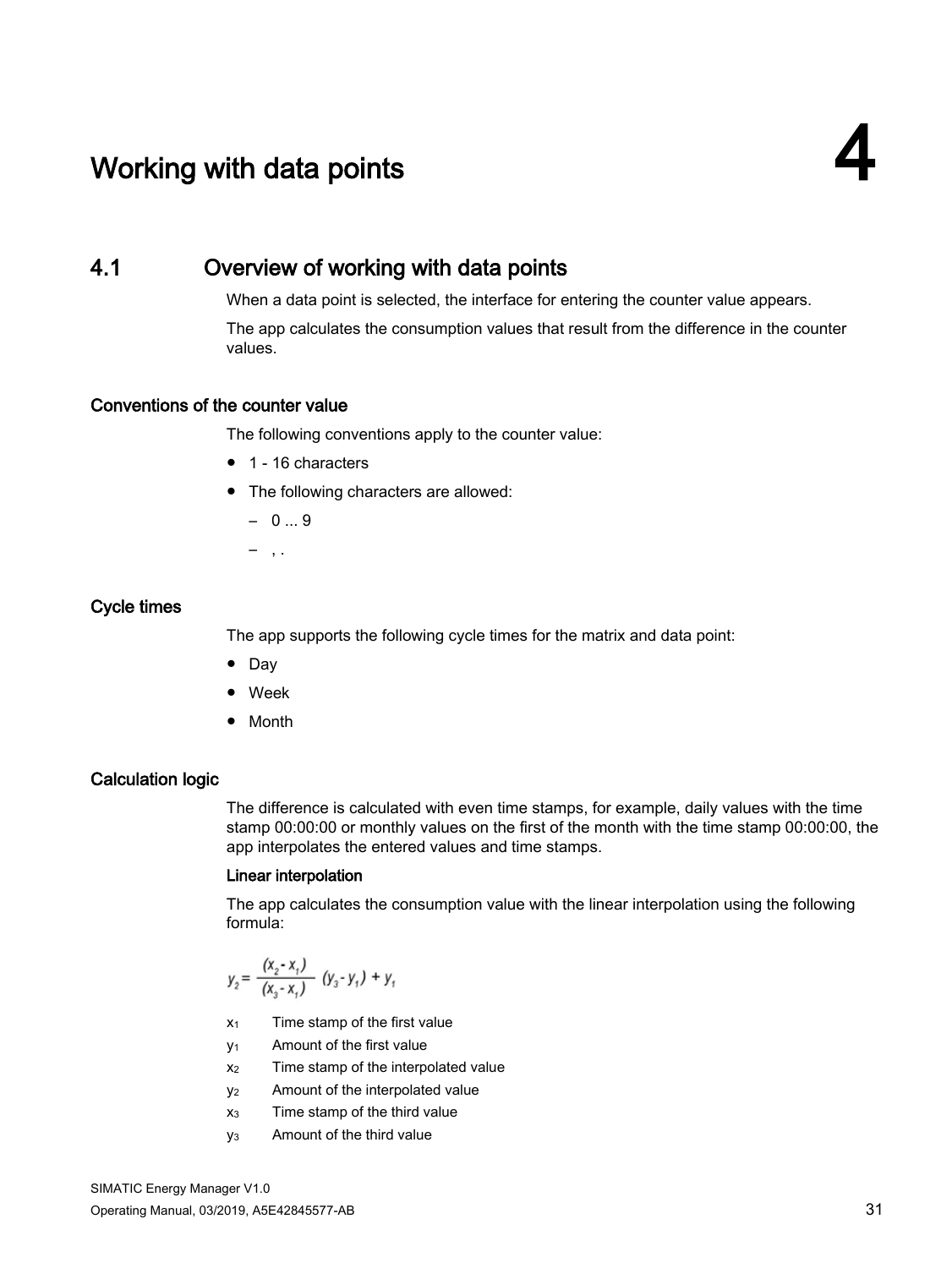If the value is entered before the middle of the cycle, the app interpolates the value to the cycle time point that precedes the value input.

If the value is entered after the middle of the cycle, the app interpolates the value to the cycle time point after the value input.

If the counter value has already been entered, only the amount can be changed - the time stamp cannot be later changed.

#### Example

If you enter a counter value for a monthly cycle on 10/08/2017 12:00:00, the counter value is interpolated to the cycle time point 01/08/2017 00:00:00.

If you enter a counter value for a monthly cycle on 25/08/2017 12:00:00, the counter value is interpolated to the cycle time point 01/09/2017 00:00:00.

#### Menu bar

The following entries are available in the menu bar:

- [Value](#page-31-0) (Page [32\)](#page-31-0)
- [Trend](#page-35-0) (Page [36\)](#page-35-0)
- [Details](#page-37-0) (Page [38\)](#page-37-0)

## <span id="page-31-0"></span>4.2 Entering values manually

SIMATIC Energy Manager provides the interface for manual input of the values.

#### Requirement

● [The app has started and you are logged in](#page-9-1) (Page [10\)](#page-9-1).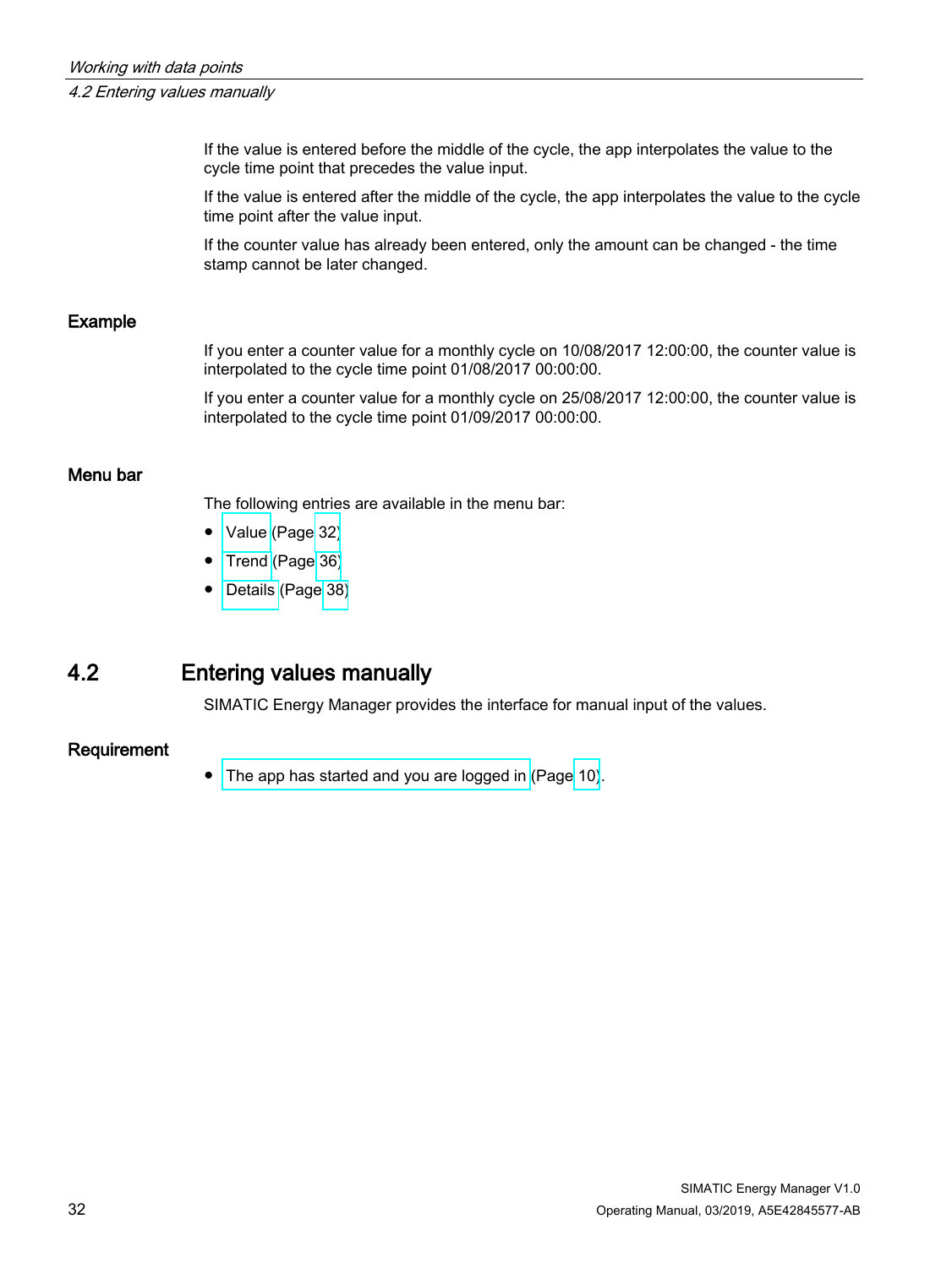#### Procedure

To enter the values manually in the app, follow these steps:

- 1. Tap on the quick link of the reading route in the Mobile acquisition interface. The reading route with the created data points opens.
- 2. Tap the data point for which you want to enter the values. The interface for manually entering the values opens.

| <b>DETAILS</b>                       |
|--------------------------------------|
|                                      |
| 2.709                                |
| 4.090                                |
| 18.12.2017 16:40:00<br>$\rightarrow$ |
|                                      |



3. Tap on the Counter value button and enter the value of the counter.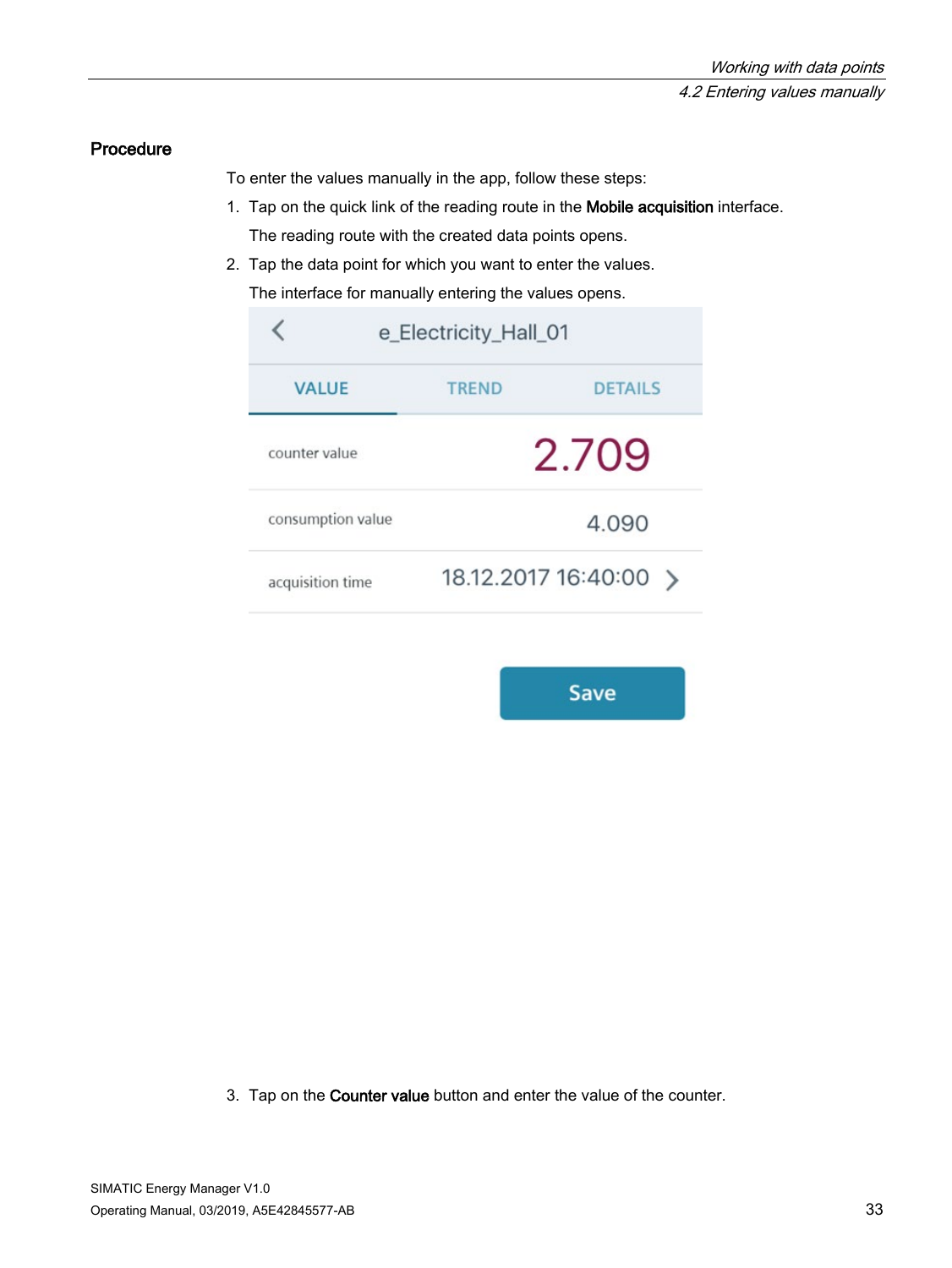4.2 Entering values manually

- 4. If necessary, tap the Acquisition time button to change the time of the value input.
- 5. Click Save.

The data entered are transmitted when the server connection to SIMATIC Energy Manager PRO is established. If there is no server connection, the data is cached on the mobile device.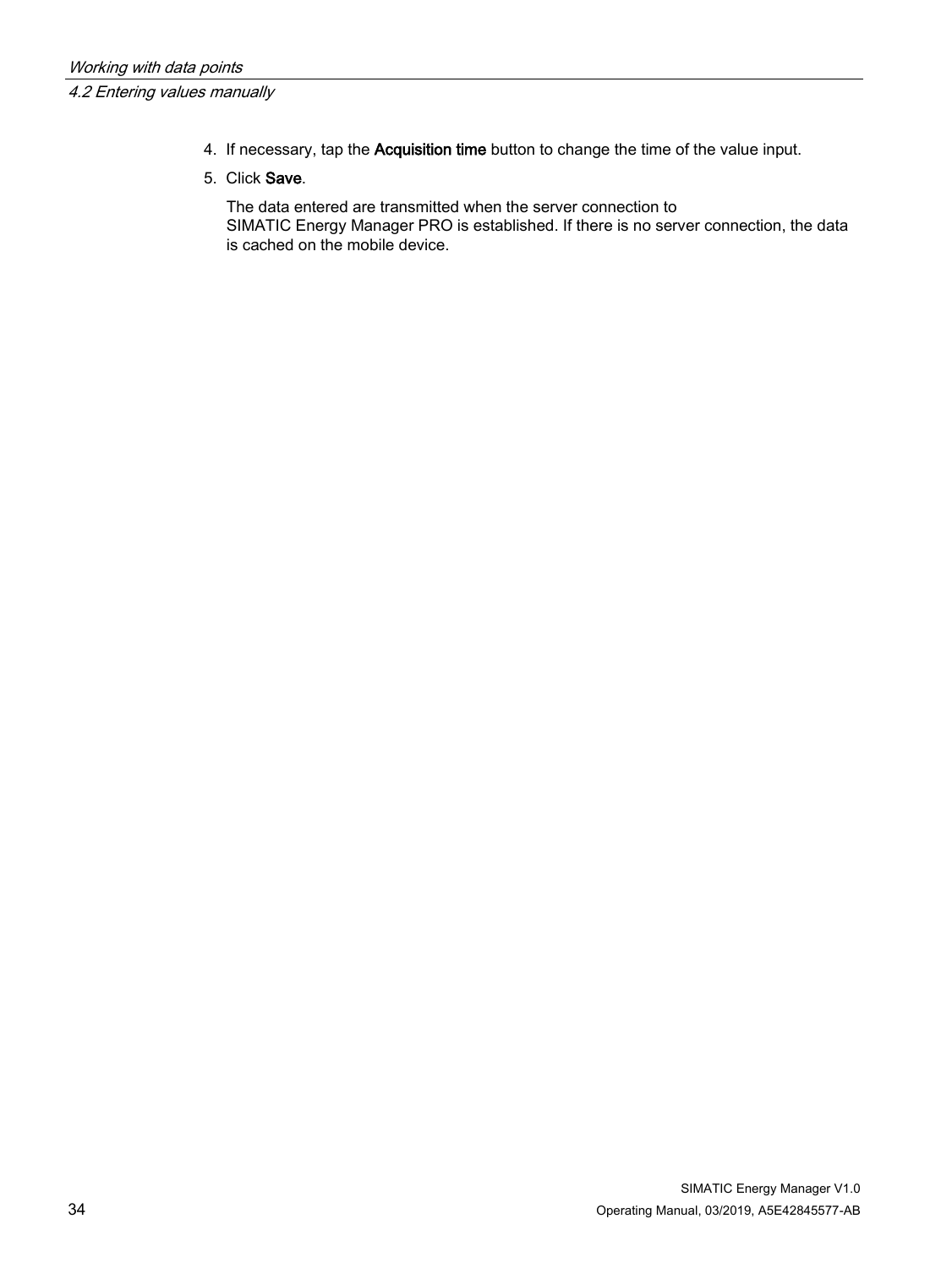#### Result

The app sets the counter value in the menu bar and automatically determines the corresponding consumption value.

The value list is below the Trend interface is also displayed graphically in the chart.



| counter values |               | interpolated values |
|----------------|---------------|---------------------|
| date           | counter value | consumption value   |
| 18.12.2017     | 2.709         | 3.573,23            |
| 28.11.2017     | 2.300         | 4.585,82            |
| 08.11.2017     | 1.891         | 495,82              |
| 01.10.2017     | 1.630         | 2.970               |
| 01.09.2017     | 1.333         | 1.080               |
| 01.08.2017     | 1.225         | 2.150               |
| 01.07.2017     | 1.010         | 1.600               |
| 01.06.2017     | 850           | 2.500               |
| 01.05.2017     | 600           | 1.500               |

#### See also

[Configuring the reading route](#page-12-0) (Page [13\)](#page-12-0)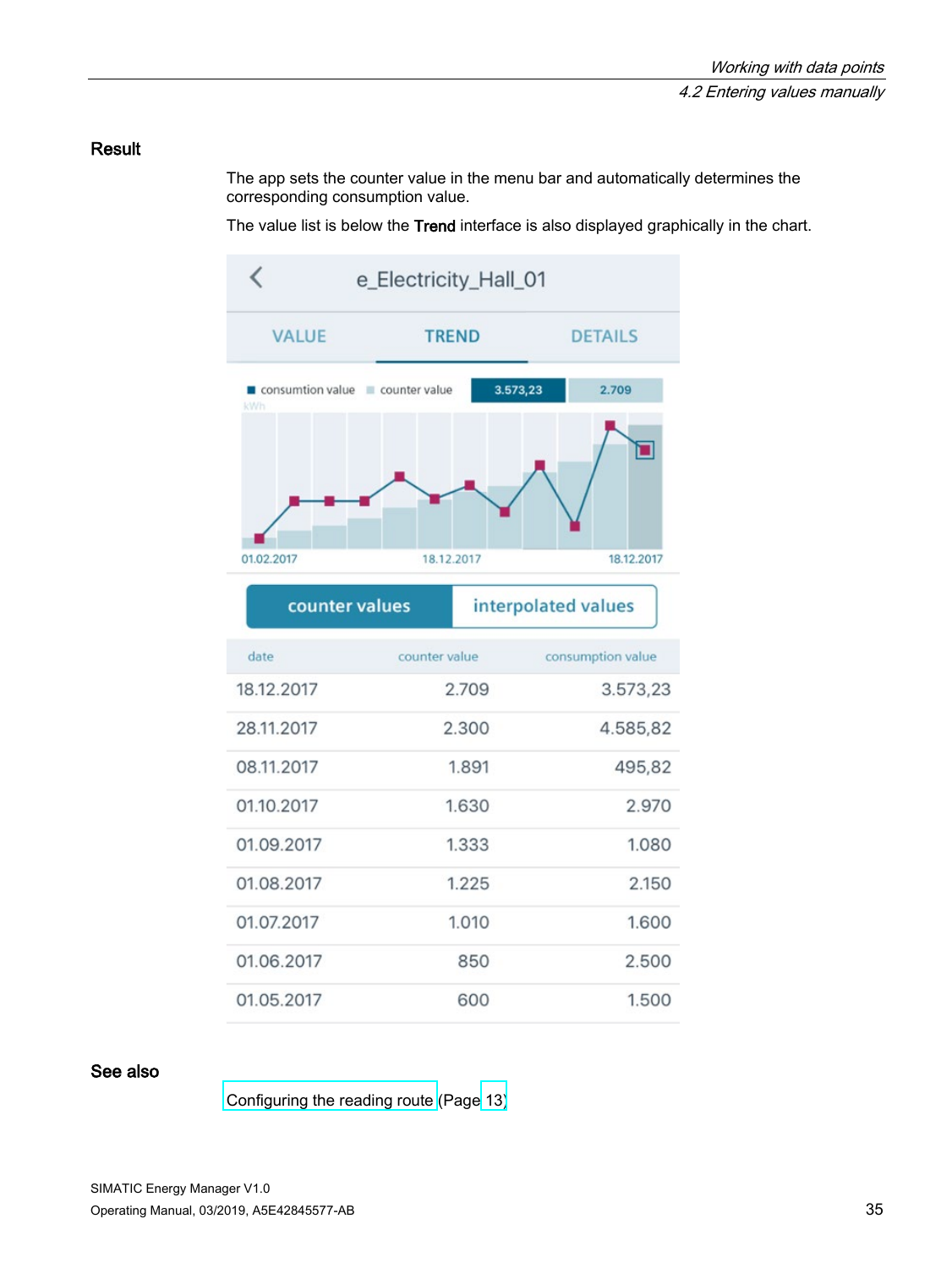# <span id="page-35-0"></span>4.3 Visualization of the values

SIMATIC Energy Manager displays the chronological trend of the consumption values in form of a table and chart in the Trend interface.

The following figure shows the interface for visualization of the values:

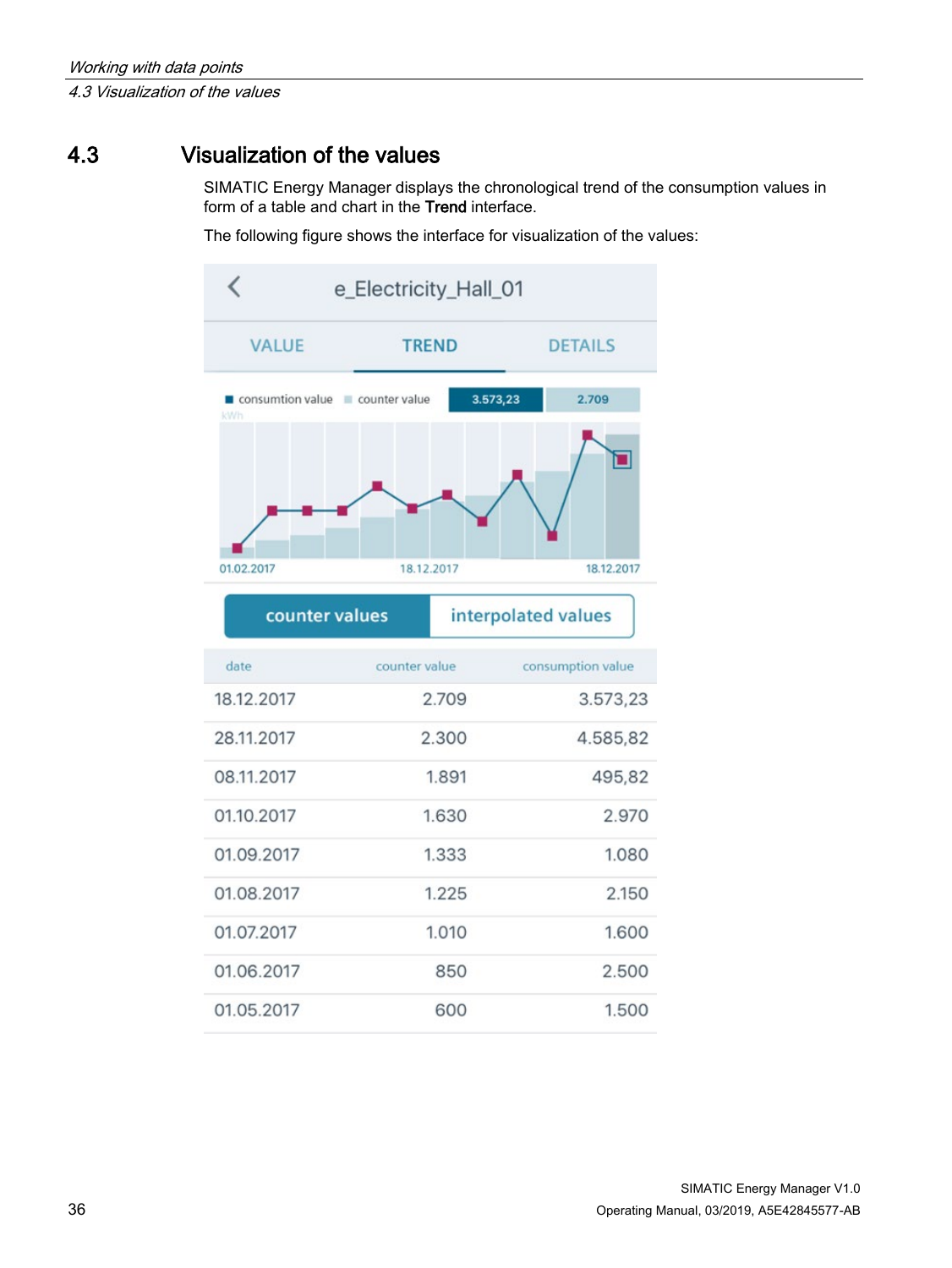If the upper and lower limits of the consumption values are stored in the metadata of the counter, the app represents these limits in the chart. The curve trend of the limits differs in color from the curve trend for the counter or consumption values.

**Note** 

Keep your mobile device in a horizontal position to display the chart full-screen.

#### Interpolation of values

When you switch from the "Counter values" button to "Interpolated values", the app displays the interpolated values in both the toolbar and the chart.

#### **Note**

The interpolated values cannot be edited in the app.

If you select a value in the menu bar, the interface for the manual entry of the values appears.

When you enter a new value, the app interpolates or extrapolates the value for the configured cycle, for example, day, month.

By default, the app retrieves the actually acquired values for the calculation. If there are gaps in the data series, the app fills these gaps with calculated values.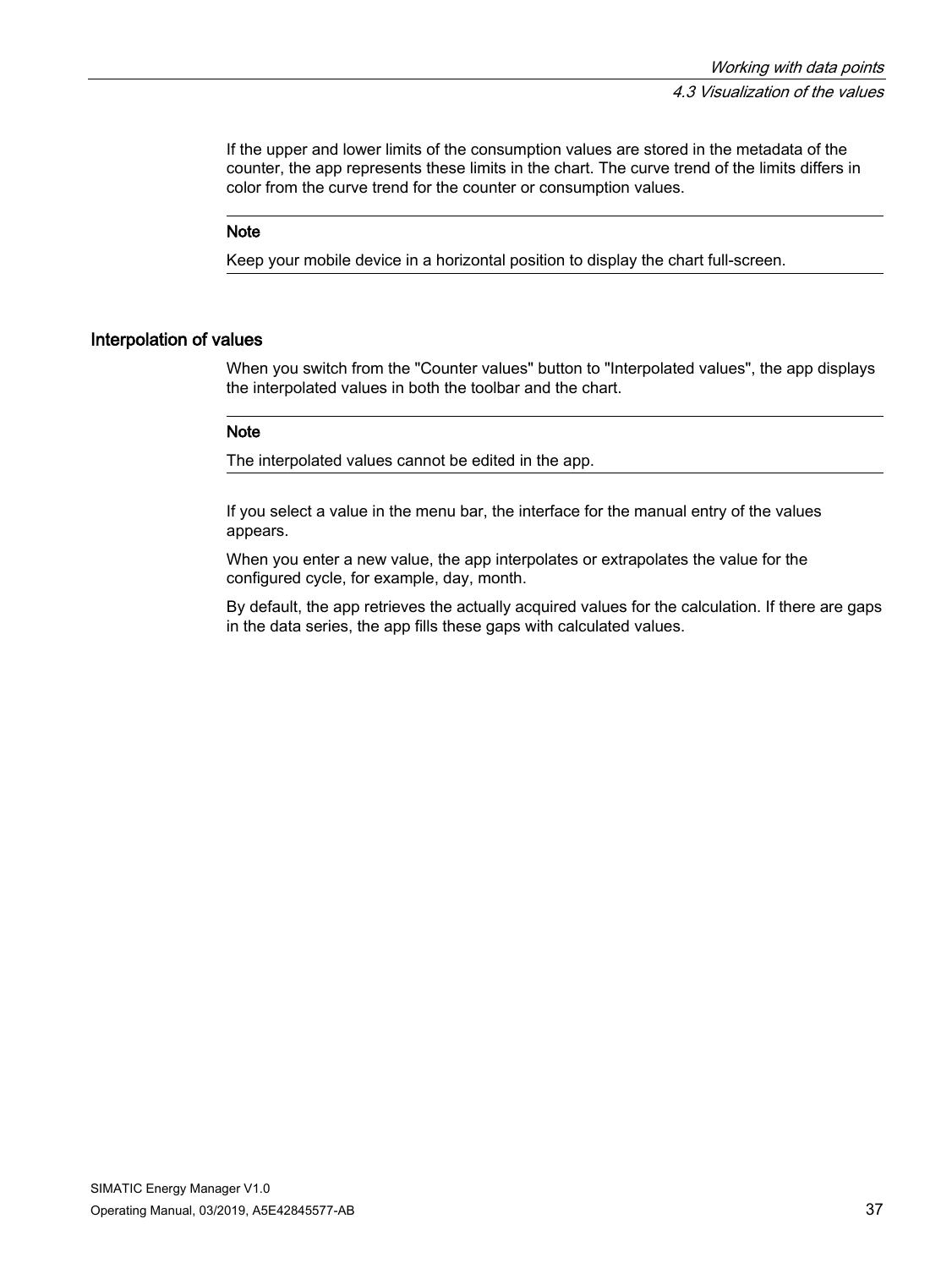# <span id="page-37-0"></span>4.4 Metadata of the data point

In the Details interface, SIMATIC Energy Manager provides the metadata that are stored at the respective data point on the Energy Manager PRO Server.

The metadata are divided into the following areas:

- Plausibility configuration
- Counter configuration

The following figure shows the Details interface:

| e_Electricity_Hall_01 |              |                     |
|-----------------------|--------------|---------------------|
| <b>VALUE</b>          | <b>TREND</b> | <b>DETAILS</b>      |
| Plausibility          |              |                     |
| Counter               |              |                     |
| Number                |              | ELECTRICITY-HALL-01 |
| Description           |              | Electricity_Hall_01 |
| Install date          |              | 22.12.2016          |
| Install value         |              | 0                   |
| Constant              |              | 10                  |
| Range start           |              | 0                   |
| Range end             |              | 9.999.999           |
| Replace date          |              | 01.02.2100          |
| Replace value         |              | Ω                   |
| <b>Kks</b>            |              | <b>NO_KKS</b>       |